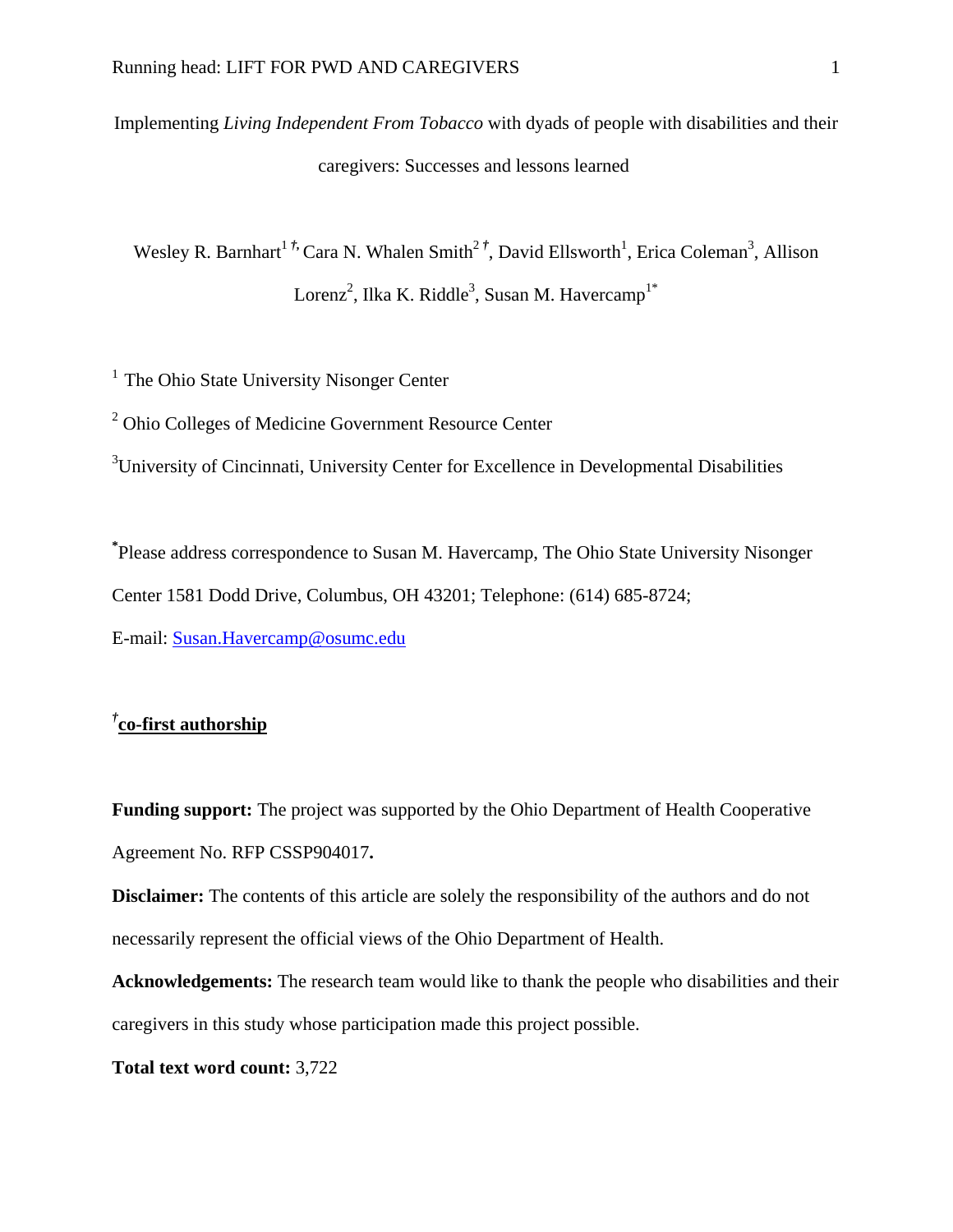Implementing *Living Independent From Tobacco* with dyads of people with disabilities and their caregivers: Successes and lessons learned

Wesley R. Barnhart<sup>1†</sup>, Cara N. Whalen Smith<sup>2†</sup>, David Ellsworth<sup>1</sup>, Erica Coleman<sup>3</sup>, Allison Lorenz<sup>2</sup>, Ilka K. Riddle<sup>3</sup>, Susan M. Havercamp<sup>1\*</sup>

<sup>1</sup>The Ohio State University, Nisonger Center, Ohio, USA

<sup>2</sup>Ohio Colleges of Medicine Government Resource Center, Ohio, USA

<sup>3</sup>University of Cincinnati, University Center for Excellence in Developmental Disabilities, Ohio, USA

\* Please address correspondence to Susan M. Havercamp, Nisonger Center, The Ohio State University, 1581 Dodd Drive, Columbus, OH 43201; Telephone: (614) 685-8724;

Email: Susan.Havercamp@osumc.edu

 $\dot{f}$  = co-first authorship (Barnhart, W. R., & Whalen Smith, C. N.)

**Funding support:** The project was supported by the Ohio Department of Health Cooperative Agreement No. RFP CSSP904017.

**Disclaimer:** The contents of this article are solely the responsibility of the authors and do not necessarily represent the official views of the Ohio Department of Health.

**Acknowledgements:** The research team would like to thank the people with disabilities and their caregivers in this study whose participation made this project possible.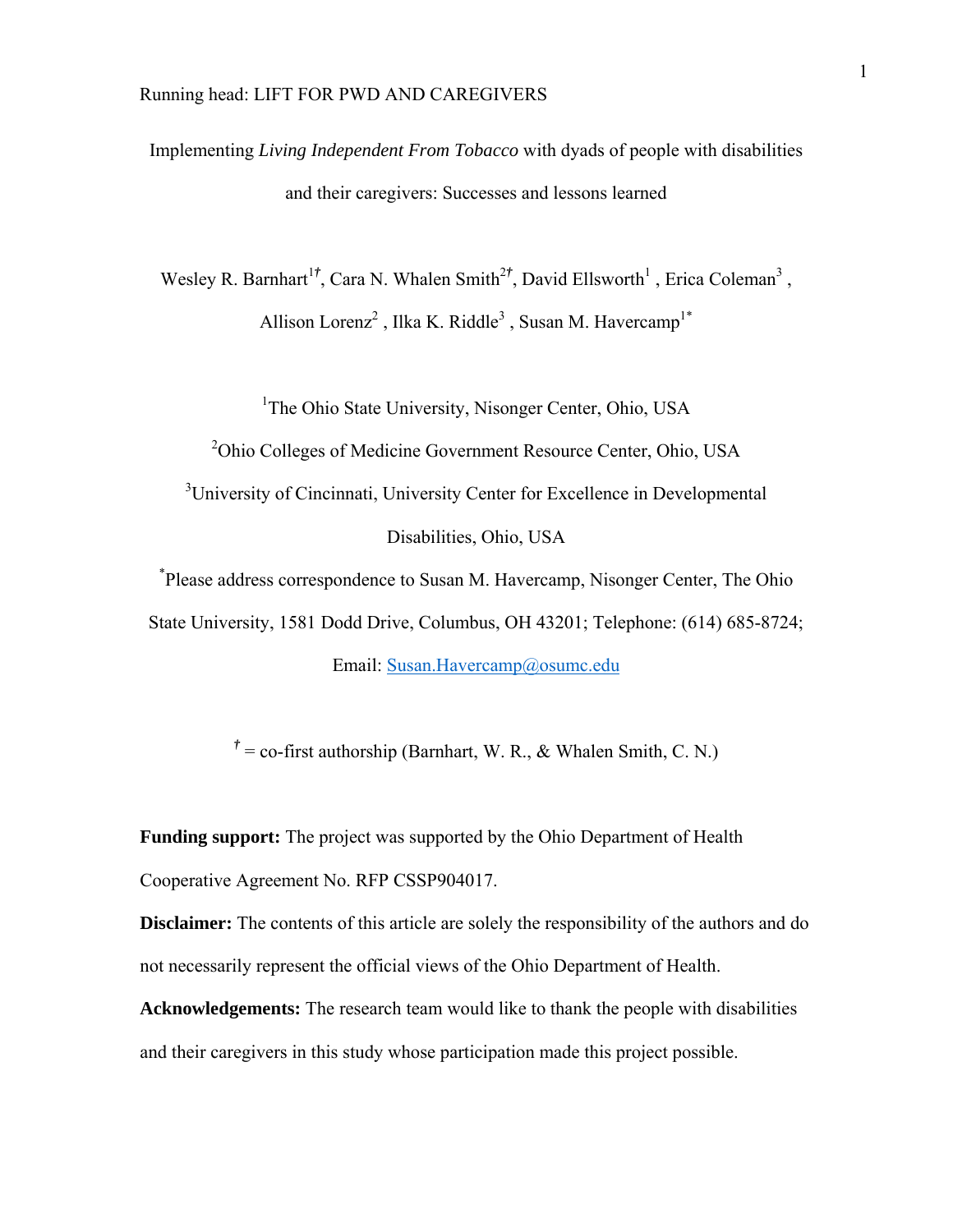#### **Abstract**

People with disabilities have more health complications and higher healthcare utilization related to tobacco use than people without disabilities. Yet, they are less likely to use tobacco cessation resources. Important to meaningful and lasting health behavior change are relationships developed in the home, workplace, and community. Some people with disabilities rely on paid and unpaid caregivers. Just like people with disabilities, paid caregivers are more likely to use tobacco, creating a unique opportunity to target smoking cessation to people with disabilities and their caregivers. *Living Independent From Tobacco* (LIFT), an evidence-based tobacco cessation intervention, was implemented with dyads of people with disabilities ( $n = 5$ ) and their caregivers ( $n = 7$ ). Qualitative analyses revealed that participants valued the dyadic approach and the opportunity to learn coping skills to help with smoking cessation. Lessons for offering inclusive health promotion interventions to people with disabilities and their caregivers are discussed.

 *Keywords*: People with disabilities; caregivers; *Living Independent From Tobacco* (LIFT); tobacco cessation; tobacco intervention; qualitative health research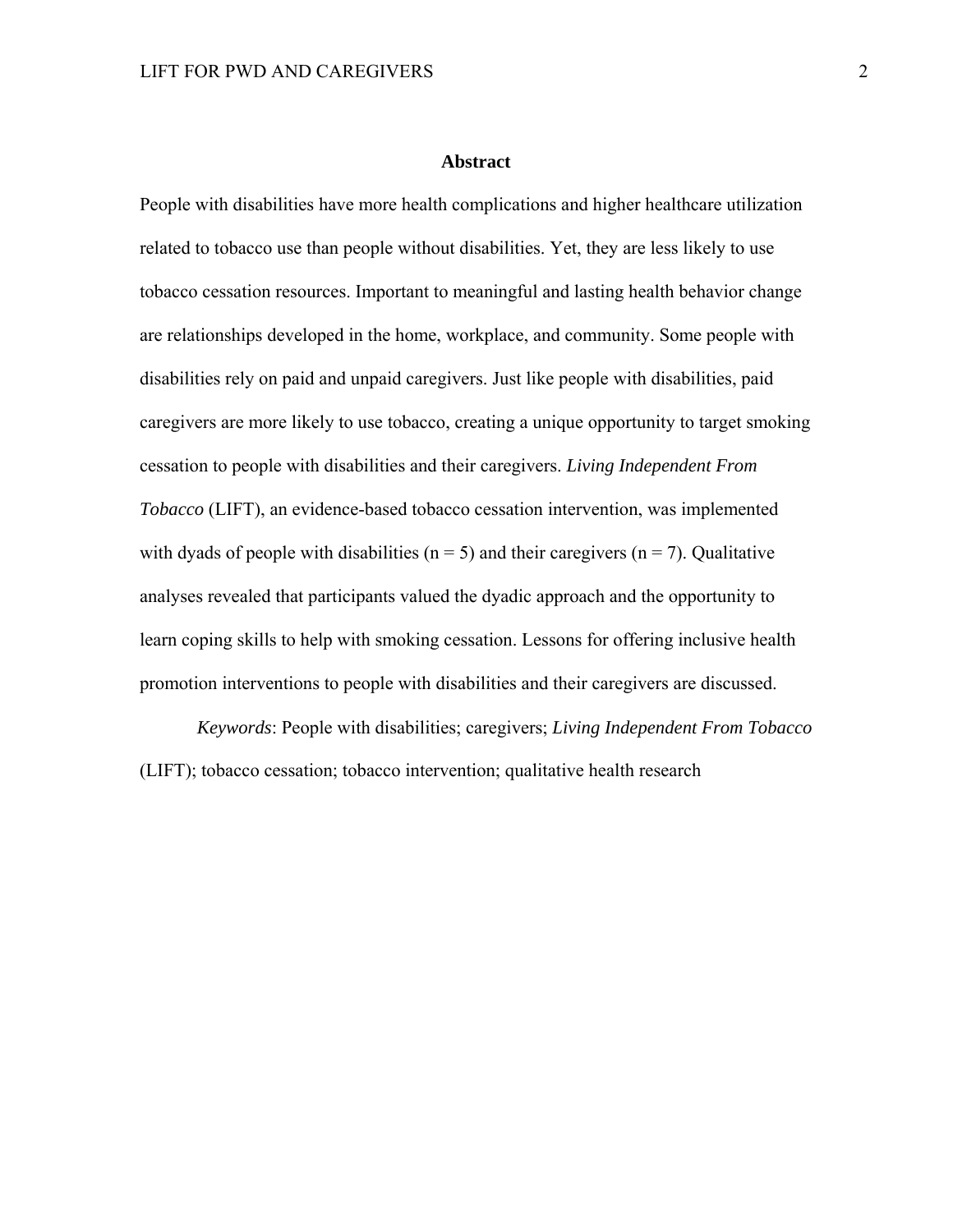# Implementing *Living Independent From Tobacco* with dyads of people with disabilities and their caregivers: Successes and lessons learned

Tobacco use leads to billions of dollars of medical expenses in the United States (Centers for Disease Control and Prevention, 2018). Cigarette smoking and second-hand exposure to smoke contribute to approximately 480,000 deaths annually (U.S. Department of Health and Human Services, 2014), with an estimated 60% of smokers dying from smoking-related diseases (Jha et al., 2013). Smoking rates in the general population have declined markedly over the last several decades which has been attributed, in part, to the effectiveness of current therapies and interventions (Vidrine, Cofta-Woerpel, Daza, Wright, & Wetter, 2010). Despite this success, rates of tobacco use continue to be high among vulnerable populations such as people with disabilities (PWD) (Courtney-Long, Stevens, Caraballo, Ramon, & Armour, 2014).

PWD are nearly twice as likely to use tobacco products and are more likely to have chronic health conditions related to tobacco use than people without disabilities (Courtney-Long et al., 2014). These disparate smoking rates among PWD are compounded by other health disparities including limited access to health care systems, increased engagement in health-compromising behaviors such as eating unhealthy diets and lack of physical activity, increased rates of obesity and cardiovascular disease, little to no emotional and social support, and increased rates of negative social determinants of health such as low household income, poor education, and unemployment (Krahn, Walker, & Correa-DeAraujo, 2015). There is a dire need for research investigating health promotion interventions for PWD. The lack of effective tobacco cessation programming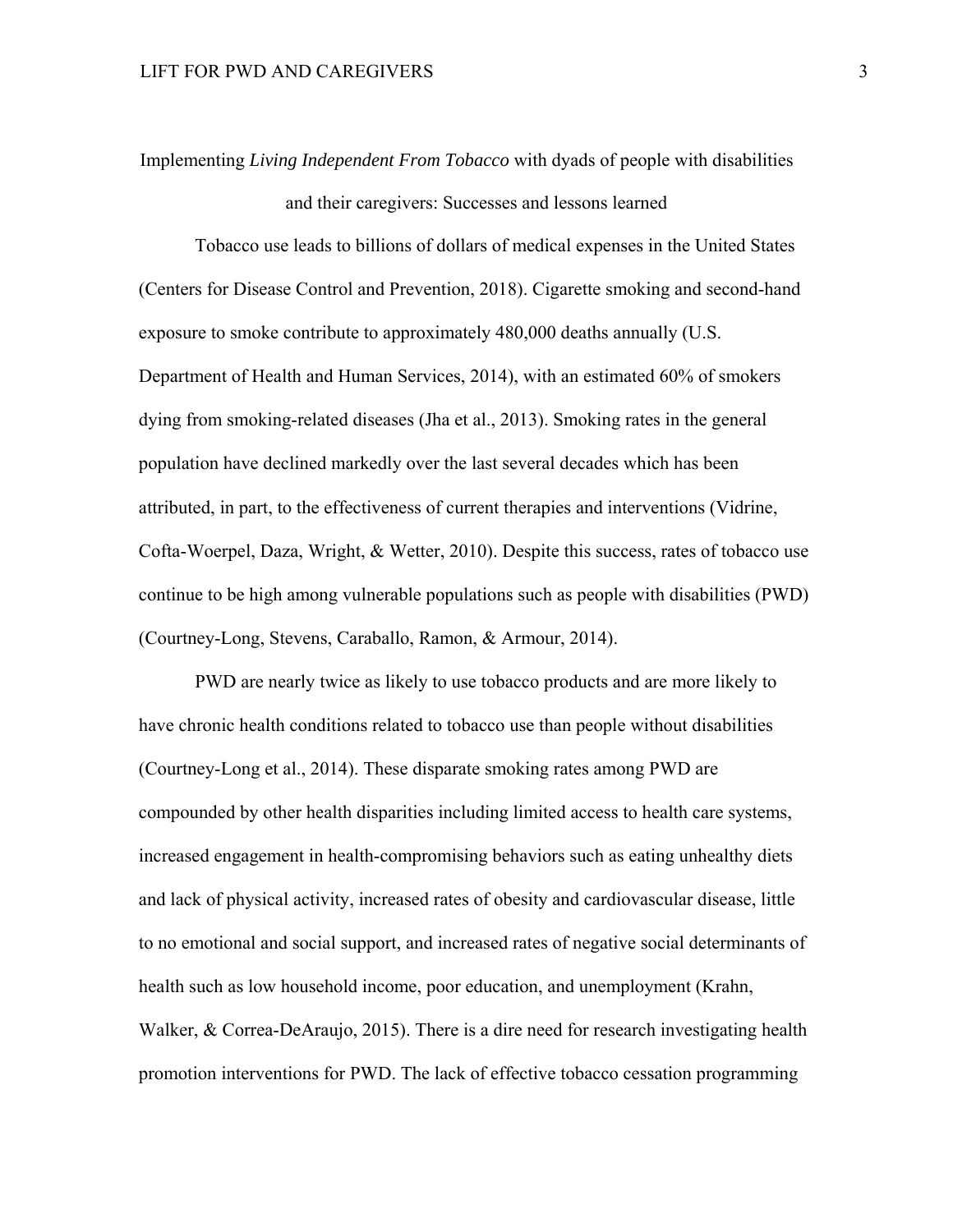may contribute to tobacco-related disparities among PWD (Pomeranz et al., 2014). Recently, Pomeranz and colleagues (2014) developed *Living Independent From Tobacco* (LIFT), an accessible tobacco cessation intervention for PWD.

 LIFT is an evidence-based smoking cessation intervention that uses behavioral counseling and health education, including education on the harmful effects of tobacco and the benefits of quitting (Pomeranz et al., 2014). Participants learn the nature of nicotine and effective coping strategies to manage nicotine withdrawal (Pomeranz et al., 2014). Coupled with the LIFT intervention, participants are encouraged to use nicotine replacement therapy to support the process of quitting smoking. Previous research demonstrated that nicotine replacement therapy and behavioral counseling were most effective in tobacco cessation efforts (Carpenter, Hughes, Solomon, & Callas, 2004; Moore, Aveyard, Connock, Wang, Fry-Smith, & Barton, 2009). Taken together, early evidence demonstrated the effectiveness of LIFT in reducing tobacco use among PWD (Pomeranz et al., 2014). Moving forward, it is important to consider the unique supports available to PWD when offering health promotion programs such as LIFT.

Because of physical, emotional, or cognitive limitations, some PWD have caregivers, such as paid staff or family members, who help with activities of daily living and community participation. Previous research found that strong social and emotional bonds are formed between PWD and these caregivers, with PWD viewing caregivers as valuable sources of practical and emotional support (De Schipper & Schuengel, 2010; Hewitt & Larson, 2007). Recent research has identified that caregivers may impact the health behaviors of the PWD they support (Kneringer & Page, 1999; Leser, Pirie,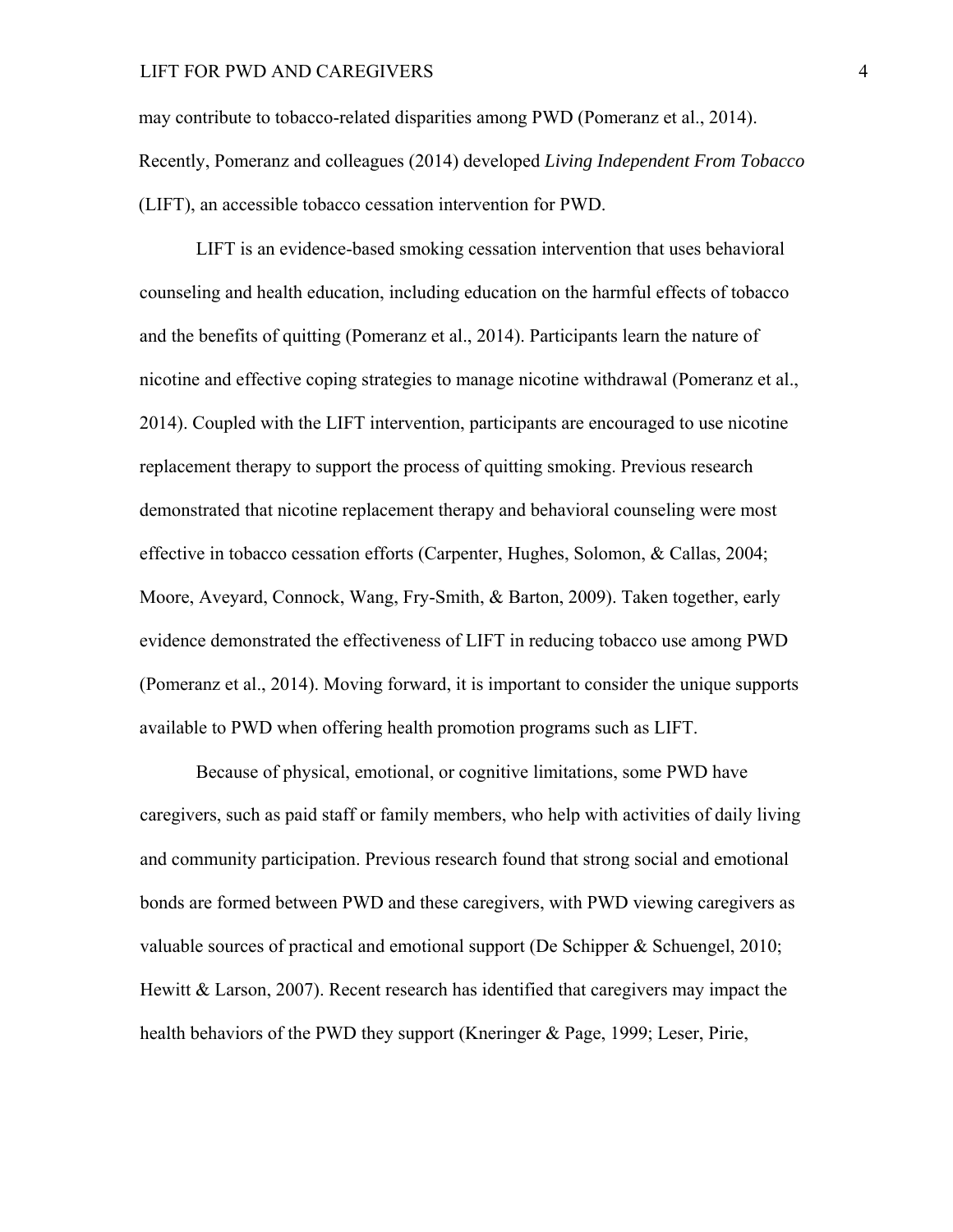Ferketich, Havercamp, & Wewers, 2018; Martin, McKenzie, Newman, Bowden, & Morris, 2011). This research runs parallel to work conducted by Bandura (1998) investigating health promotion through Social Cognitive Theory. This theory posits that peers role-model and reinforce behaviors in their social networks (e.g., in the home, workplace, and community). This theory also contends that peers hold one another accountable to behavior change goals, serving to reinforce and support meaningful behavior change (Bandura, 1998). Previous research highlights high rates of healthcompromising behaviors among paid caregivers, such as poor nutrition, little physical activity, and tobacco use (Gallant & Connell, 1997; Leser et al., 2018; Perera & Standen, 2014), and these poor health behaviors impact the health attitudes, knowledge, and behaviors of the PWD they support (Draheim, Williams, & McCubbin, 2002; Hewitt & Larson, 2007; Kneringer & Page, 1999; Leser et al., 2018; Robertson, Emerson, Gregory, Hatton, Turner, Kessissoglou, & Hallam, 2000). These findings suggest a unique opportunity to also support caregivers who are in a position to facilitate or impede the healthy behavior choices of PWD.

Some work has investigated the usefulness of the dyadic approach in supporting tobacco cessation efforts among people without disabilities and people with severe and persistent mental illness. McDonnell and colleagues (2016) conducted a smoking cessation program for thoracic cancer surgery patients using a dyadic model, identifying that family members increased motivation, reduced their own smoking patterns, and developed important life strategies (i.e., coping skills) to support quality of life. Other work has shown promise of the dyadic approach to smoking cessation among people with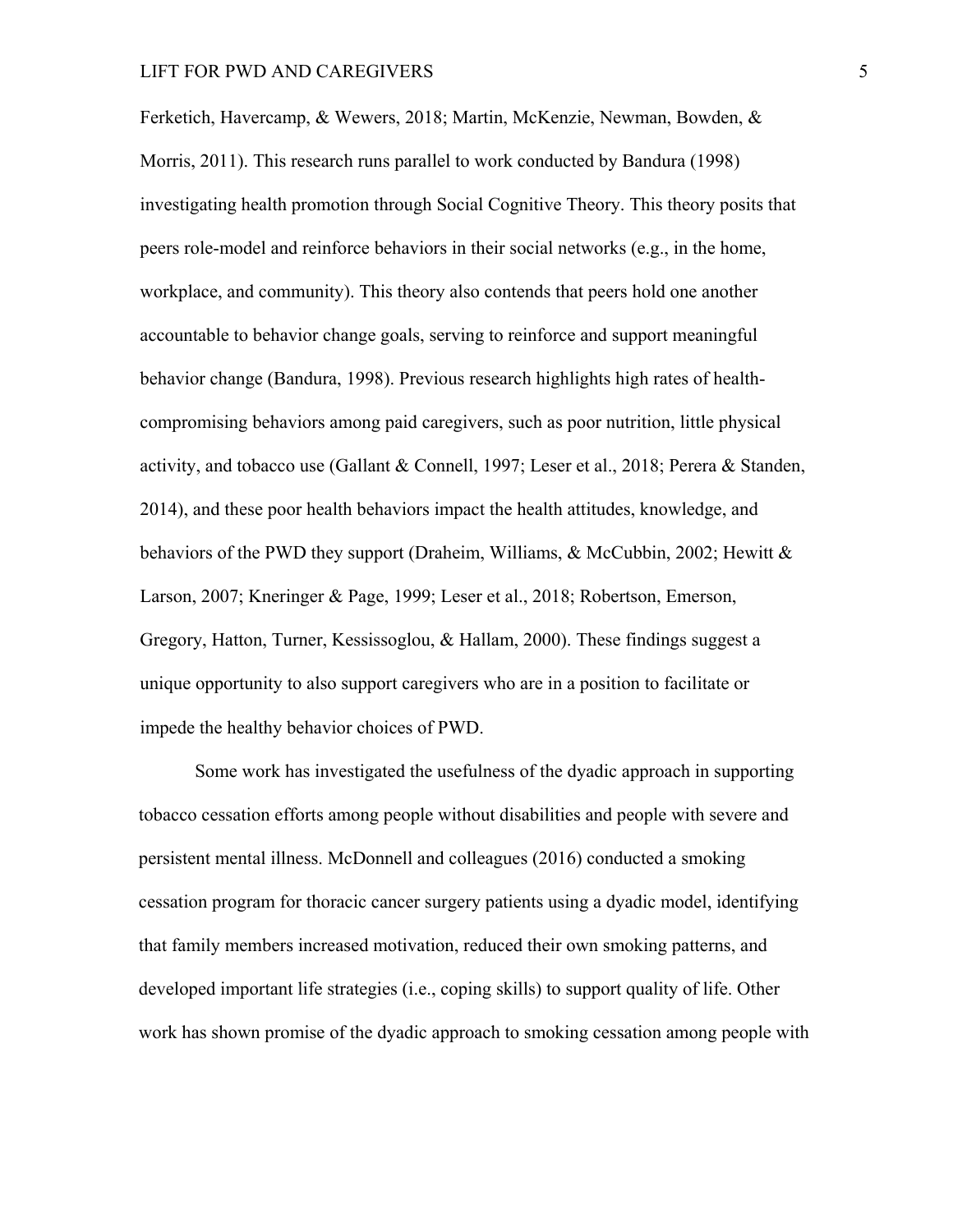severe and persistent mental illness and their peer mentors (Dickerson et al., 2016). More specifically, Dickerson and colleagues (2016) identified that including peer mentors allowed for participants to feel supported throughout the process and the relationship itself facilitated the development and maintenance of health behaviors in and outside of the smoking cessation program. In a related vein, Barnhart and colleagues (2019) examined the usefulness of the dyadic approach to support cooking skills, healthy eating behavior, and nutrition knowledge (*Cooking Matters for Adults*) among people with developmental disabilities and their direct support professionals. Including people with developmental disabilities and their direct support professionals was acceptable and increased satisfaction across participant groups (Barnhart et al., 2019). Given both PWD and paid caregivers disproportionately engage in an array of health-compromising behaviors including smoking (Gallant & Connell, 1997; Leser et al., 2018; Perera & Standen, 2014), it is critical to better understand if these populations can be supported in inclusive health promotion interventions.

Recently, Havercamp and colleagues (2019) were the first to investigate the effectiveness of LIFT offered to dyads of PWD and their caregivers. PWD and their caregivers reduced smoking approximately 35% at post-test and these levels continued to reduce to approximately 50% at six months after LIFT as measured by carbon monoxide breath assessments (Havercamp et al., 2019). This change in carbon monoxide levels amounted to a reduction of approximately one-half pack of cigarettes per day. PWD and their caregivers reported an overall 30% increase in use of coping skills to manage nicotine withdrawal, skills that help to buffer psychological and physiological distress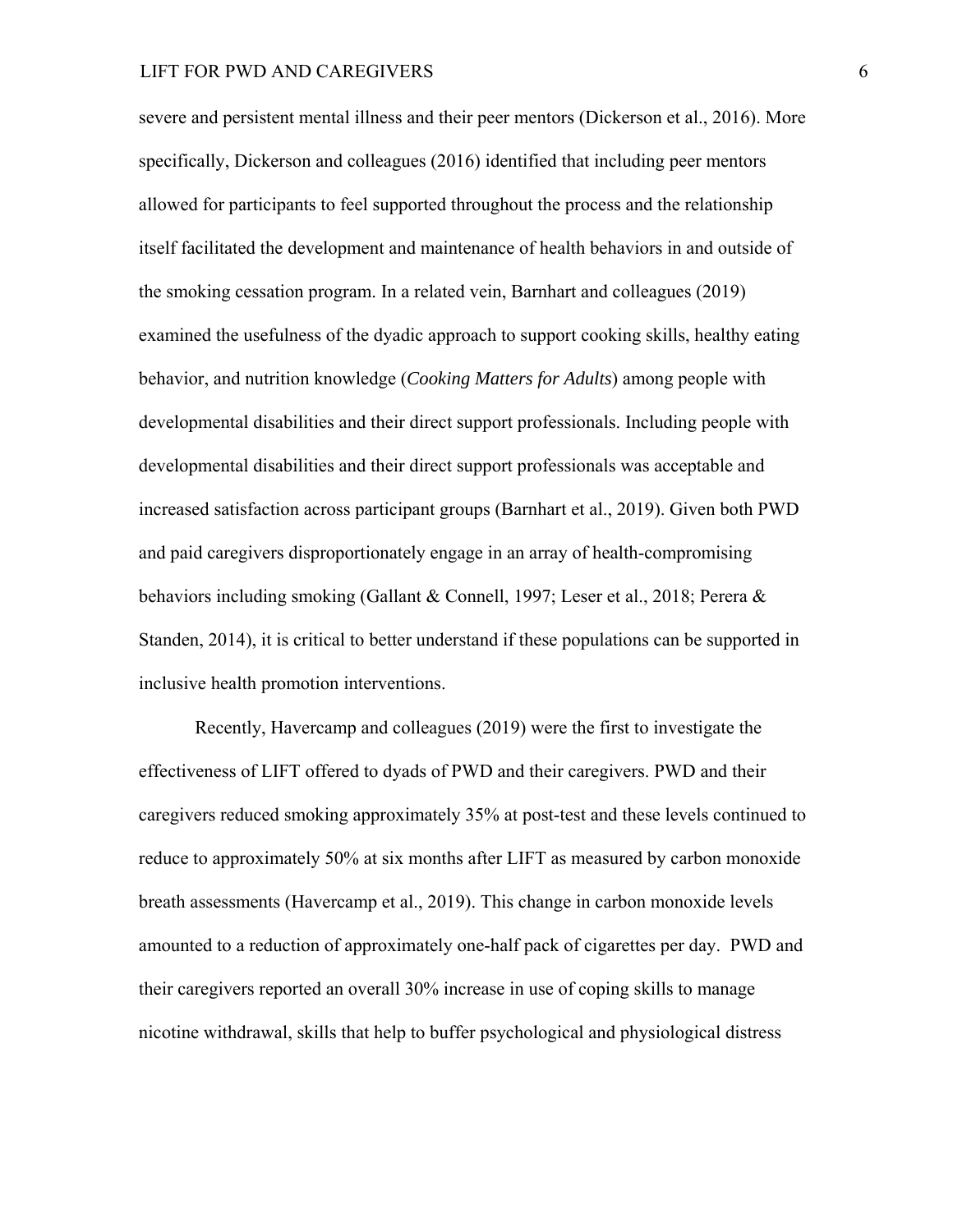associated with tobacco cessation (Brandon, Tiffany, Obremski, & Baker, 1990; Motschman, Germeroth, & Tiffany, 2012; Shiffman, Paty, Gyns, Kassel, & Hickcox, 1996). Although these quantitative data provided initial evidence for the effectiveness of the LIFT intervention for PWDs and their caregivers, questions remain about the acceptability and satisfaction when offering LIFT to dyads of PWD and their caregivers. The present study investigated the subjective experiences of dyads of PWDs and caregivers who participated in the LIFT intervention. The goal of examining these qualitative data was to better understand how the dyadic approach impacted participation in the LIFT intervention. To this end, we explored qualitatively satisfaction and if the LIFT intervention was acceptable to be implemented to dyads of PWD and their caregivers.

#### **Method**

#### **Participants**

This study was part of a larger project on smoking cessation for PWD and their caregivers, and half (50%) of the data collected from the present study's sample of participants were previously published (Havercamp et al., 2019). These data addressed separate questions related to the LIFT intervention regarding its effectiveness to reduce smoking and impact knowledge about tobacco use and coping skills (see Havercampt et al. (2019) for more details). This study was approved by the university's institutional review board and written informed consent was obtained from all participants. Participants were recruited online and through statewide disability networks. Eligible participants either provided care to a PWD at least 3 times a week (caregivers) or were a PWD who had a caregiver; were at least 18 years of age; were able to understand and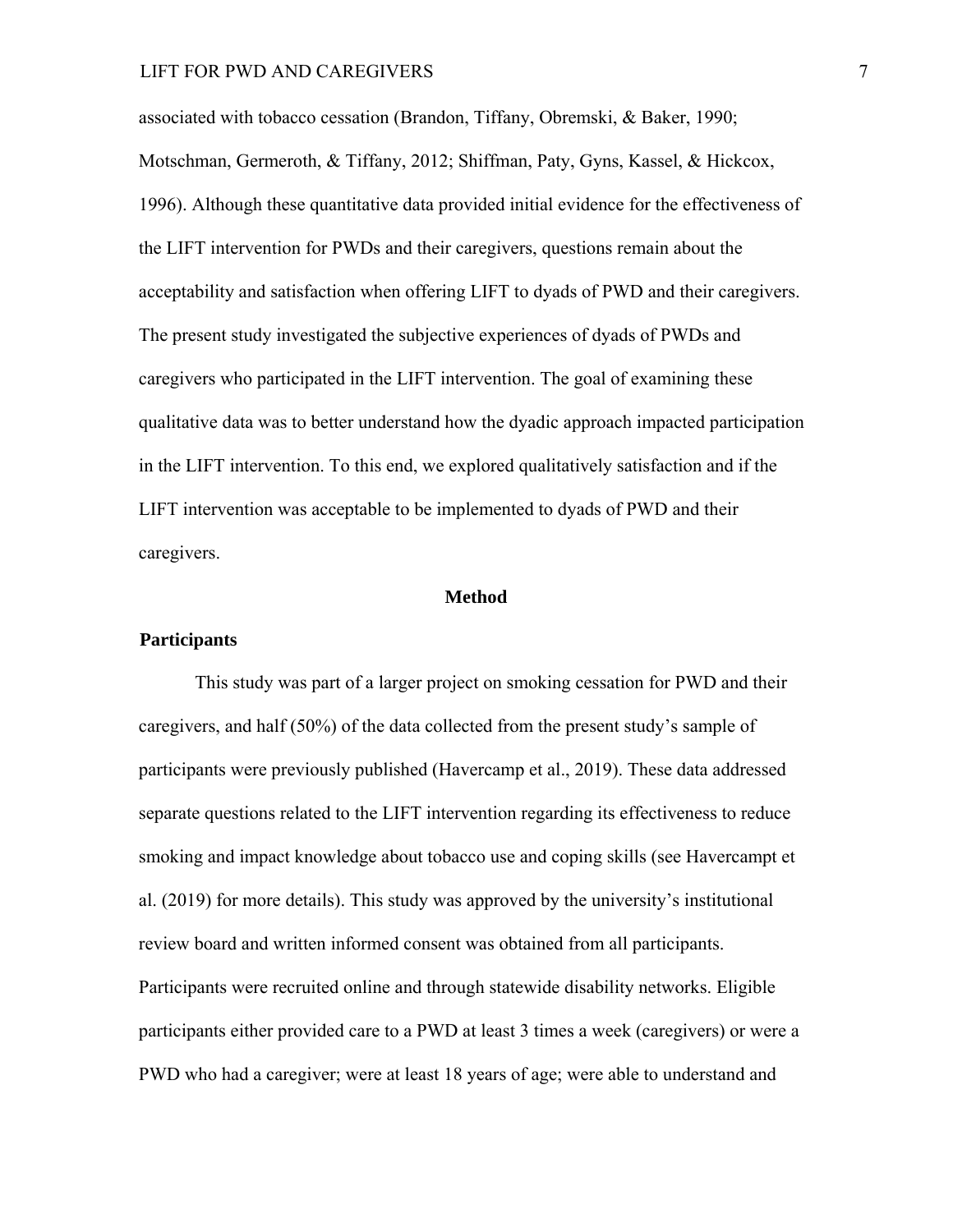speak English; and were able to breathe into a carbon monoxide monitor. For the present study, disability was defined as a state of impairment(s), activity limitation(s), and/or participation restriction(s), consisting of limitations that impacted physical, mental, and/or behavioral health (World Health Organization, 2019). Participants were currently using tobacco on a daily basis and agreed to limit their involvement in tobacco cessation programs to LIFT for the duration of the study.

Seven dyads (PWD and caregiver) were recruited; however, two PWD dropped out of the study for non-program related reasons resulting in a total of twelve participants who completed the LIFT curriculum and evaluation protocol. See Table 1 for participant demographics. All caregivers in the present study were paid staff who had provided care to a PWD who served as their dyad partner. Dyad partners reported knowing one another for an average of 10.8 years (range 6 months to 40 years).

#### **Semi-Structured Interviews**

Following the eight-session LIFT program, semi-structured interviews were conducted with each participant regarding their experience of the LIFT program. Interviewers followed a semi-structured interview guide, which allowed for modifications to the wording of questions to reflect the participant's language and understanding of the question and to the order of the questions to follow the participants' lead. Participants were asked about changes in tobacco use attributed to the program, "*Have you quit smoking as a result of your participation in the program? If no, have you reduced your tobacco intake? What aspects of the program were most helpful to you in quitting? What aspects of the program may be most influential in helping you quit in the future?*" The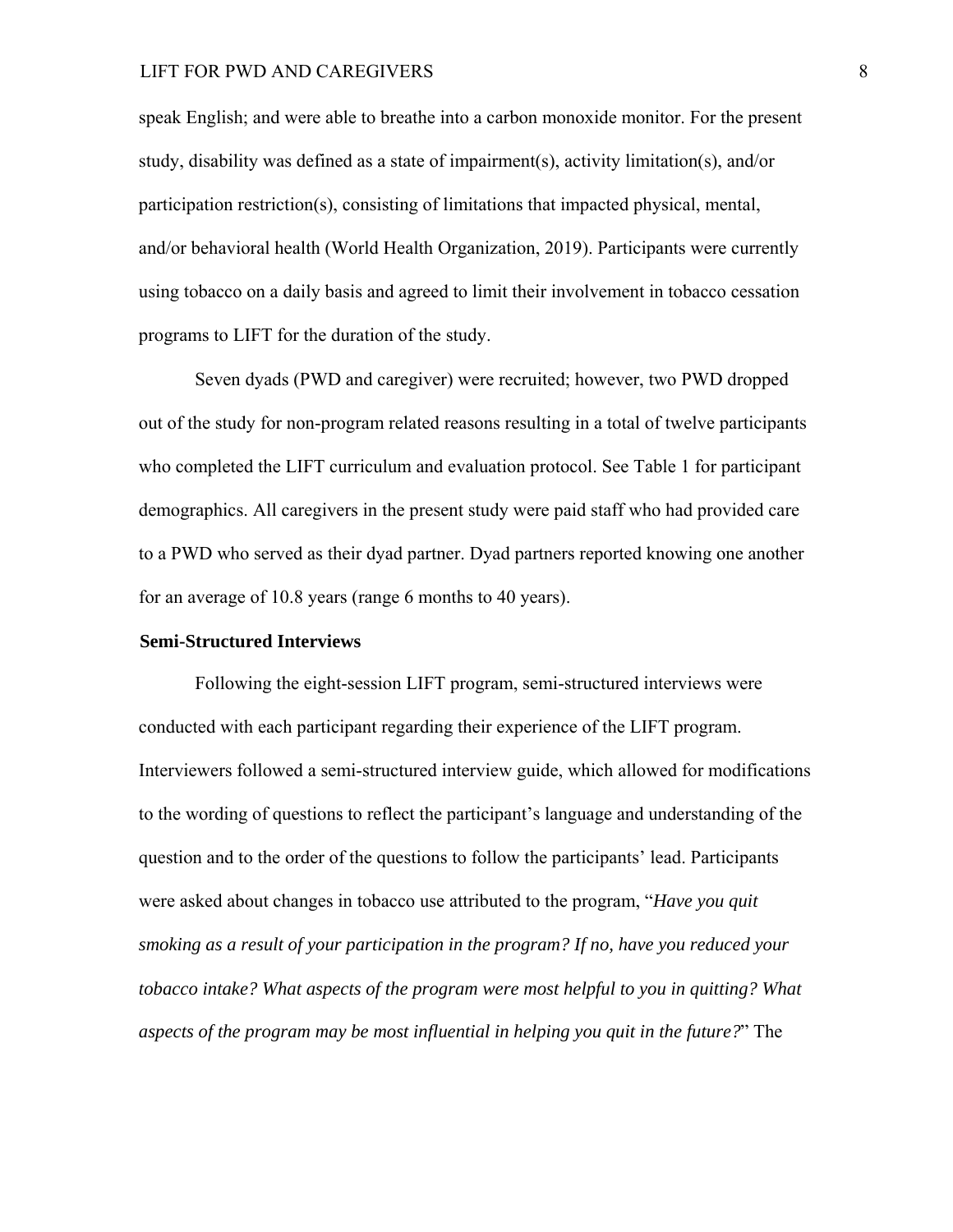Interview Guide provided additional questions that could be asked to probe for more information. For example, after the question, "*What do you think about the written materials (i.e., the book)?*", the following probes could be asked: "*Was it easy to understand? Appropriate pictures? Addressed your questions about tobacco? Captured your own personal experiences with tobacco (e.g., reasons for smoking)?*" The semistructured interview topics included overall program experience and satisfaction, helpfulness of overall program and specific program components and materials, and recommendations to improve the program.

#### **Data Analysis**

 Participant interviews were recorded, transcribed, and entered into ATLAS.ti 8 for analysis. Data were analyzed based on a grounded theory approach (Glaser & Strauss, 1967; Glaser, 1992). Specifically, transcriptions were read multiple times and notes of initial impressions were recorded. Codes were generated and assigned to data after an iterative, constant comparison process between interview responses. Next, codes were analyzed and compared. Similar codes were organized into categories that described the code groups. Categories were then analyzed for relationships and were combined into overall themes that emerged and explained the results of the semi-structured interviews. Finally, the codes, categories, and themes were evaluated by two other research staff and discussed until consensus was reached. All three researchers involved in the coding and qualitative analyses have disability expertise and experience with health promotion and behavior change.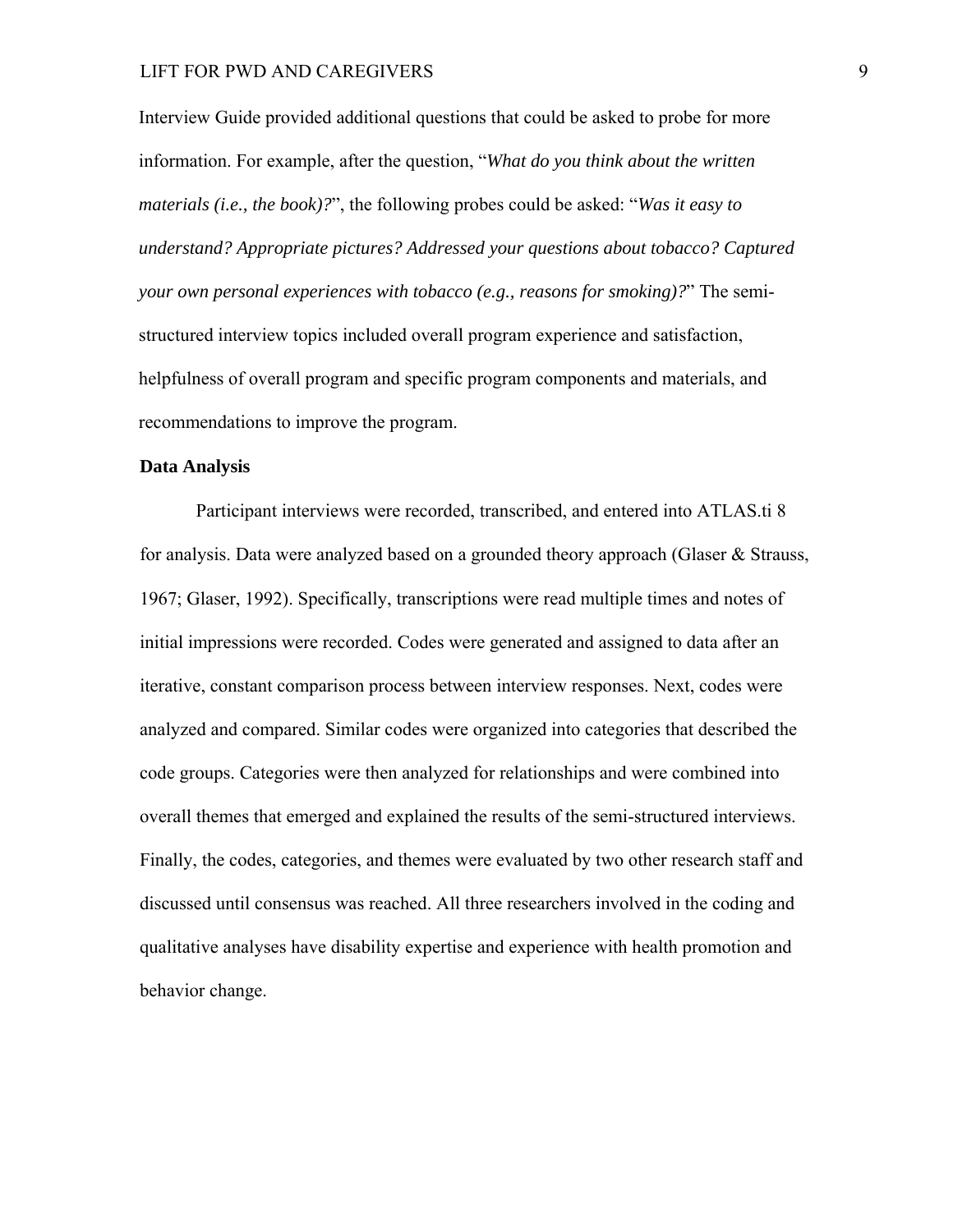#### **Results**

A total of 43 codes emerged from the data. These codes were then consolidated into 12 categories, which summarize the codes. Finally, five overall themes that explained the data emerged from the 12 categories. These themes, in order of importance, were: course content, group dynamic, areas for improvement, outcomes of the class, and importance of qualified instructors. Table 2 illustrates the frequency of discussion for the themes and categories that define each theme.

#### **Course Content.**

Participants most frequently discussed items related to LIFT course content in the interviews. The theme of course content emerged from four categories of participant discussion which included 1) class design, 2) course materials, 3) knowledge, and 4) smoking reduction strategies. Specifically, participants discussed the following topics within the theme of course content:

- Setting a quit date on the first day of the class was beneficial (class design)
- The nicotine replacement therapy offered and reading materials as part of the class were useful (course materials)
- Learning about financial cost of smoking was a helpful incentive to stop smoking (knowledge)
- Learning about the health effects of smoking on every system in the body was helpful (knowledge)
- Learned various new strategies to reduce smoking such as exercise and talking to family/friends (smoking reduction strategies)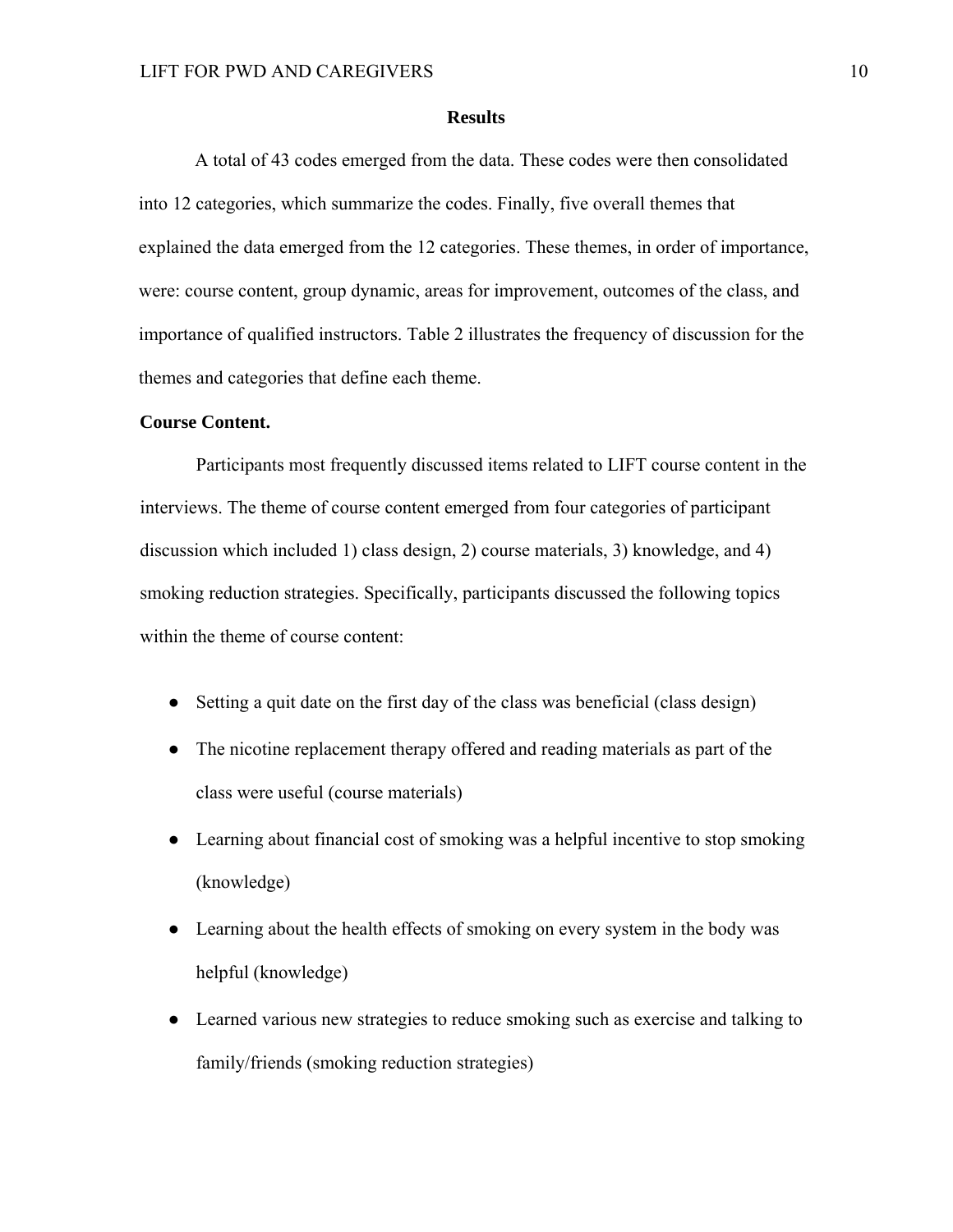To illustrate the value of the knowledge learned from the course content, one participant with a disability described their increased understanding of the negative health consequences of tobacco this way:

*"...it was cool you see the disability in the book and see someone with a disability or whatever and I thought it was cool and a little bit scary to see what [happens to people with my condition] when you are smoking."*

Another participant (caregiver) added:

 *"Everybody pretty much knows it's harmful but I didn't realize how harmful it would be to almost every system in your body. Ya know I thought for lungs and breathing but it affects everything so that's good that they pointed it out."*

#### **Group Dynamic.**

 Next, participants most frequently discussed topics related to the group dynamic of the LIFT course. The theme of group dynamic emerged from four categories of participant discussion which included 1) group discussion, 2) group support, 3) accountability, and 4) class structure. Specifically, participants most frequently discussed the following topics within the theme of group dynamic:

- Valued the group discussion to learn from others' experiences with smoking and their perspectives (group discussion)
- Valued working together in a group setting and being with other people in the same situation working towards the same goal to provide accountability to each other (class structure, group support, accountability)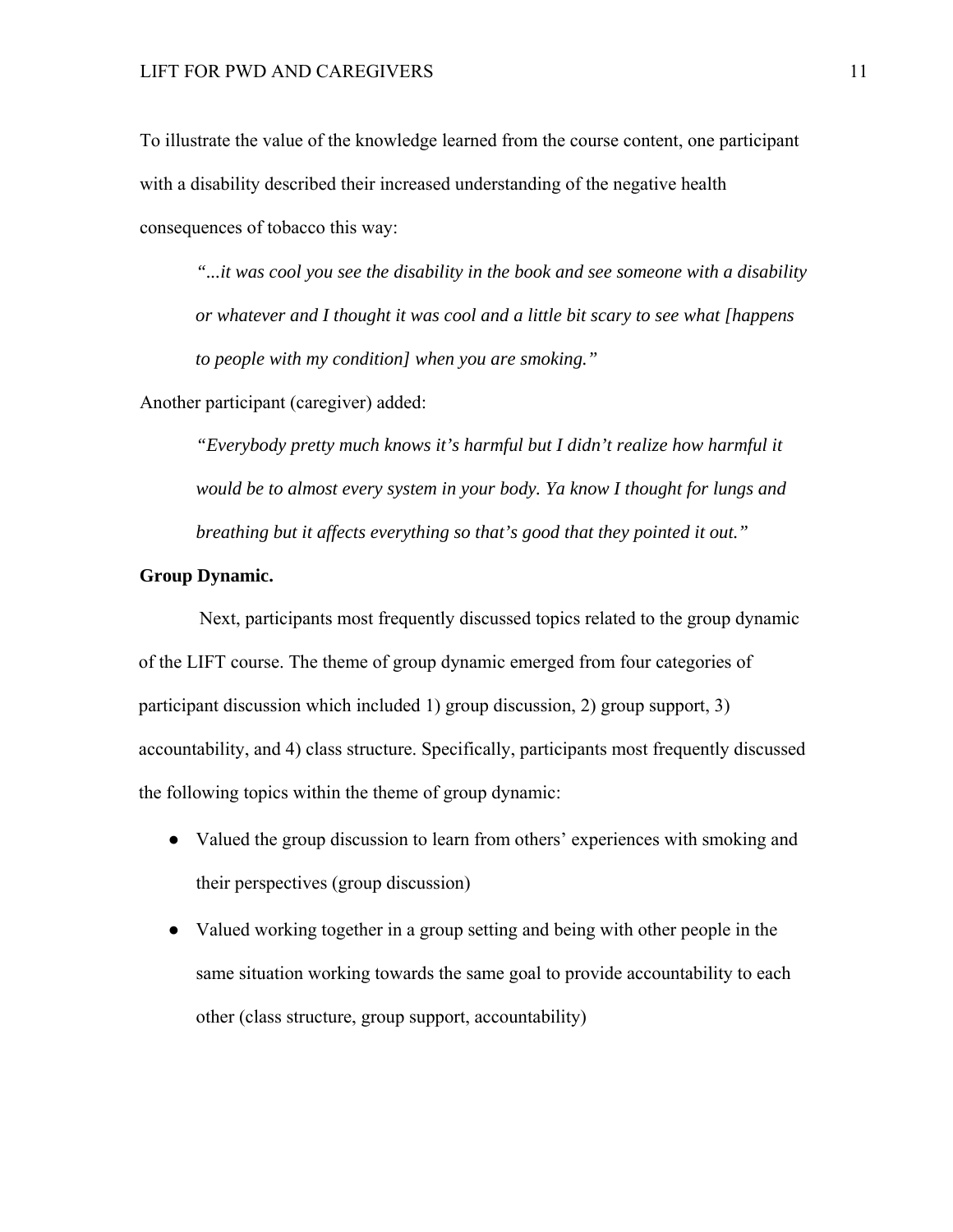- Thought the dyadic approach was a valuable component to the class, particularly for accountability (class structure, accountability)
- Thought having support from the group throughout the process was an important aspect of class (group support)

One participant (caregiver) noted the importance of the dyadic approach: *"And I think [the program is] just really well designed...you know the way it was set up with a person with a disability and a caregiver. I think it was really helpful to both people. I don't know it just worked perfectly."*

Another participant (caregiver) discussed the value of social support from the class: *"I think now I'm gonna be able to [quit smoking], when I think of [wanting a cigarette], I'm going to be able to envision our group conversation that we had in class and be a little more real than just like words on a page. I think I'll think of the people that were here [in the class], what was said, and how we applied it in real life you know, and to our real feelings and stuff."*

Finally, another participant referenced how important the group dynamic, group support, and accountability were for a person with a disability:

*"A lot of the motivation came from [the instructor]. A couple of days [the person with a disability] didn't smoke at all because [the class] set a stop smoking date on the 10th. And on the 10th and 11th [the person with a disability] didn't smoke at all. That's because I don't think [the person with a disability] wanted to disappoint [the instructor]. So [the person with a disability] actually stopped smoking for those two days."*

#### **Areas for Improvement.**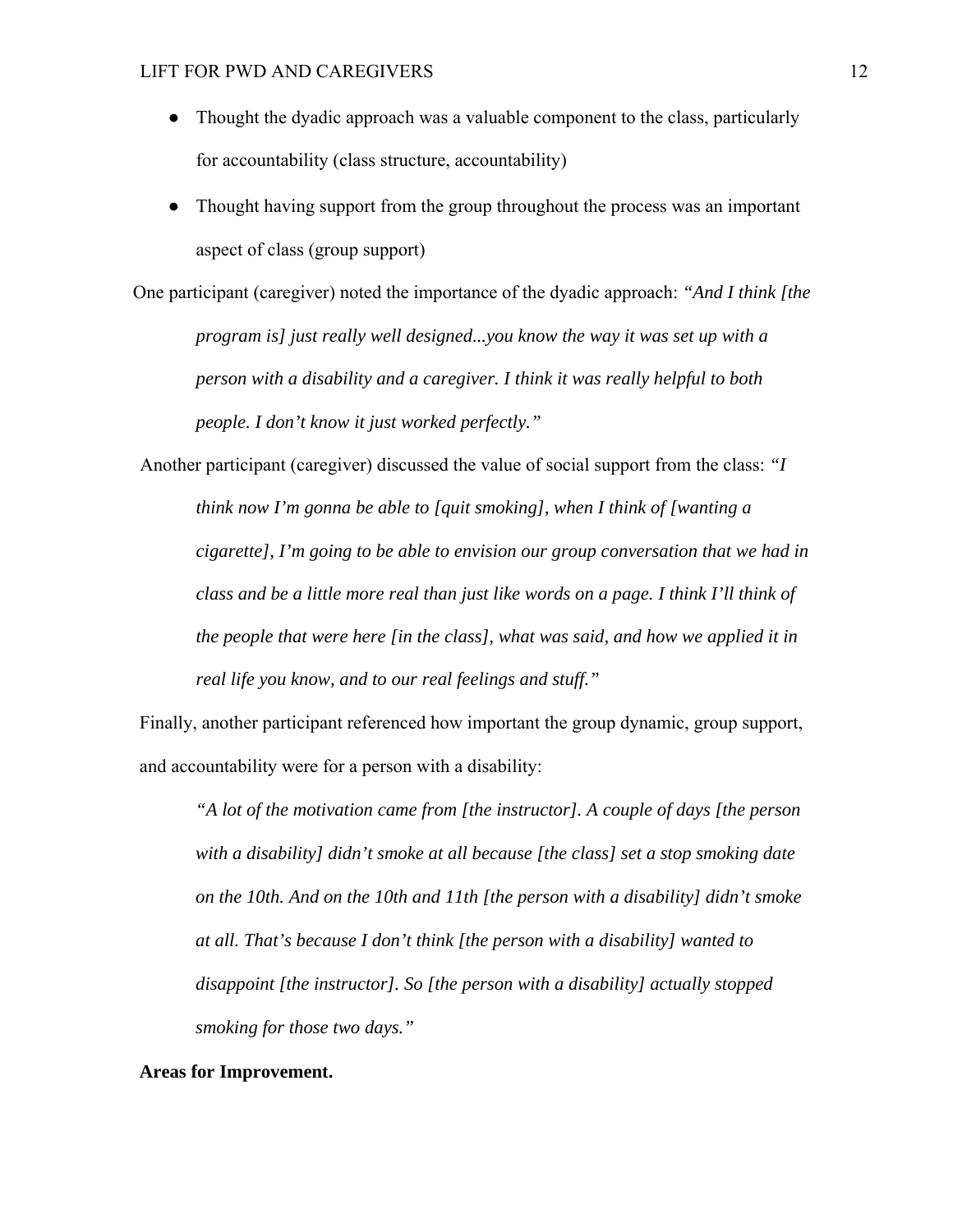Participants also discussed areas for improvement for the LIFT course. The theme of areas for improvement emerged from two categories of participant discussion which included 1) class improvement suggestions and 2) negative aspects of the class. Specifically, participants most frequently discussed the following topics within the theme of areas for improvement:

- Suggestion to focus the class on smoking reduction rather than quitting because advertising it as a quit class could turn some people off and they would miss out on valuable information in their smoking reduction journeys (class improvement suggestions)
- Suggestion to use Facetime as a participation option for when a person with a disability is sick or unable to attend (class improvement suggestions)
- Suggestion that the classes could be condensed to reduce redundancy and shorten the duration of the program (class improvement suggestions)
- Suggestion to allow non-smoking caregivers in the class so that whoever provides the most support for that person with a disability is able to learn and better support the quit effort even if they don't smoke (class improvement suggestions) (note: as result of this feedback, enrollment was expanded to non-smoking caregivers)
- Some parts of the book were hard to read for people with disabilities (negative aspects of the class)
- Complaints about dates/times and location of the classes (negative aspects of the class)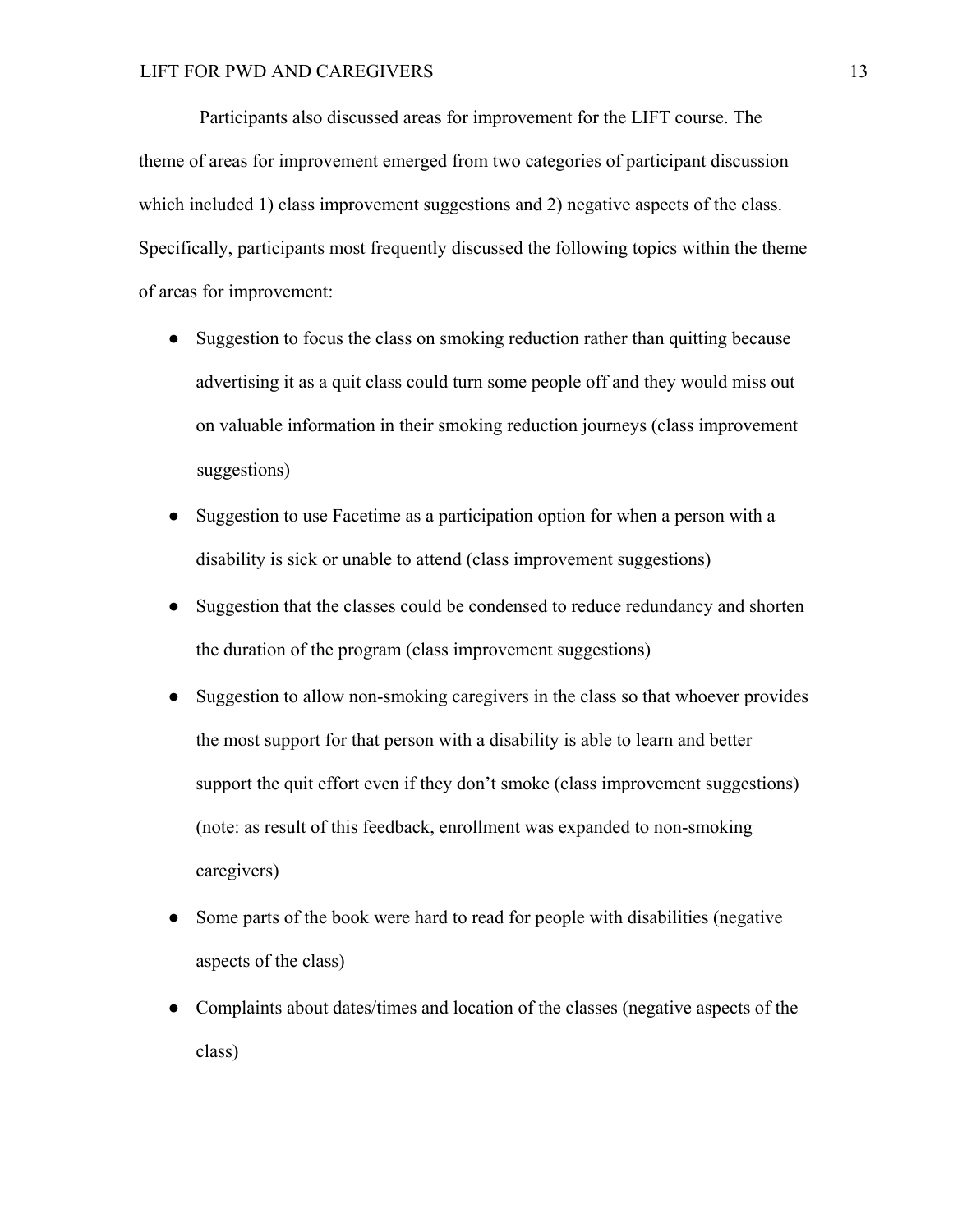Two participants (person with disability and caregiver) illustrate how the reading materials for the program were received by people with disabilities:

*"There were hard parts to read in the book and easy parts to read in the book."* 

*"Um, yeah. I think some of the written material might have been a little bit hard to understand for our class. But there again, I think you have a good teacher they can reword it or help with that."*

#### **Outcomes of the Class.**

Participants also discussed how the LIFT course affected them. The theme of outcomes of the class emerged from three categories of participant discussion which included 1) smoking reduction, 2) easier to quit smoking after class, and 3) recommend the program to others. Specifically, participants most frequently discussed the following topics within the theme of outcomes of the class:

- Acknowledged that the program led to a reduction in the number of cigarettes smoked per day (smoking reduction)
- Comments that after attending the program it is easier to quit than previously believed (easier to quit smoking after class)
- Comments that they would recommend the program to other people with disabilities (recommend the program to others)

One participant with a disability explained the new coping strategies learned from the program in order to reduce his/her smoking:

*"I'm taking more long walks, riding my bike. trying to get a lot of exercise."*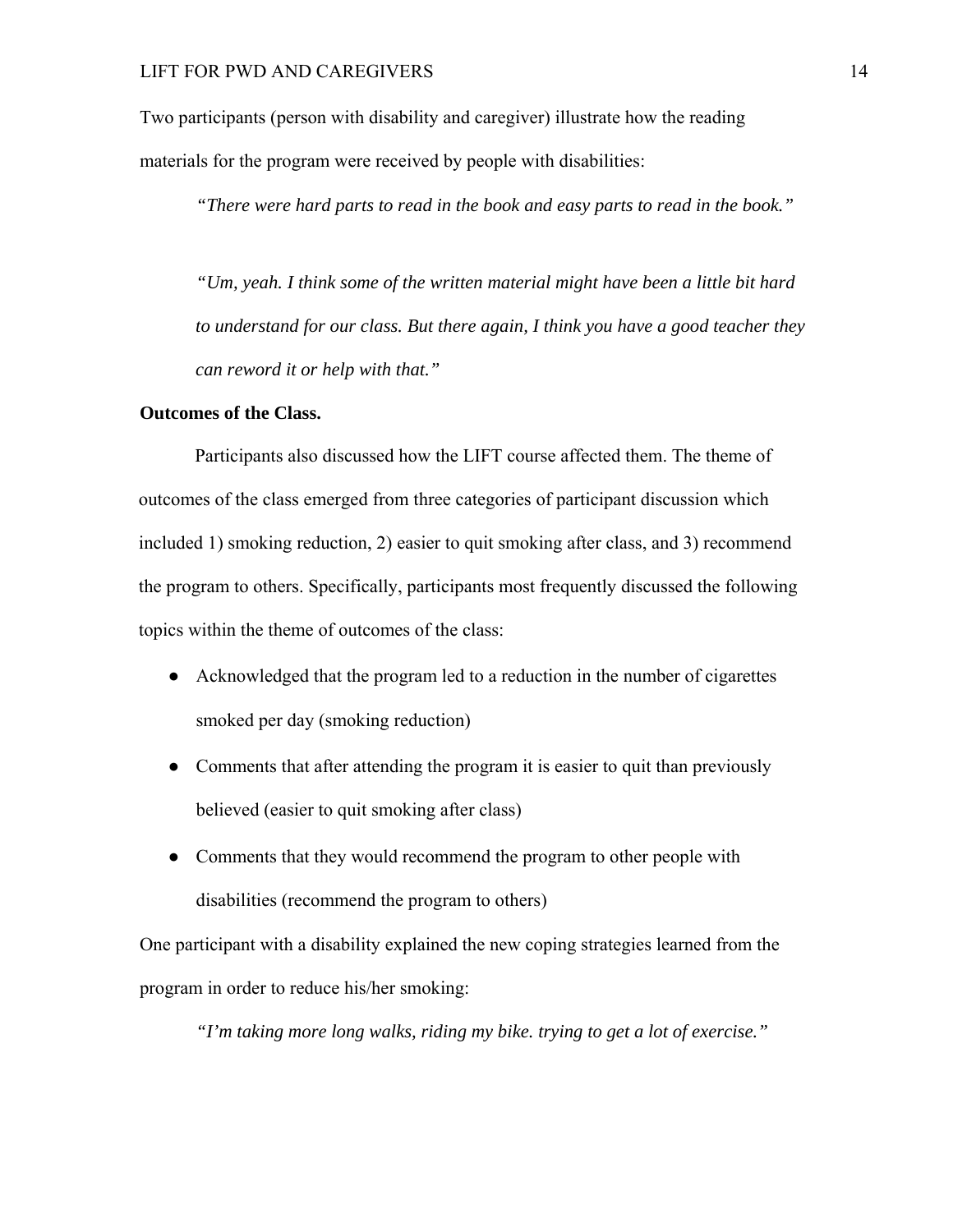Additionally, three participants with disabilities described increased confidence in their ability to quit smoking:

*"It was a lot easier than I thought it would be. Uh I thought it was going to be a lot harder. Well I mean… me being trying to quit smoking; I thought it was going to be more difficult."* 

*"I'm hoping I quit. As much as I've cut down, I think it's going to be a lot easier to quit now than without this class."* 

*"It's a lot easier like this than to quit on your own. It's the activities we did, things like that… it really help me."* 

#### **Importance of Qualified Instructors.**

Finally, participants discussed the importance of qualified instructors within the LIFT course. The theme of importance of qualified instructors emerged from the category of good instruction. Specifically, participants most frequently discussed the following topics within the theme of importance of qualified instructors:

- Liked the class instructor (good instruction)
- Thought the instructors were an important aspect of the course, especially to help participants with disabilities understand difficult parts of the book (good instruction)

To illustrate the value of good instruction in this program, one participant (caregiver) stated: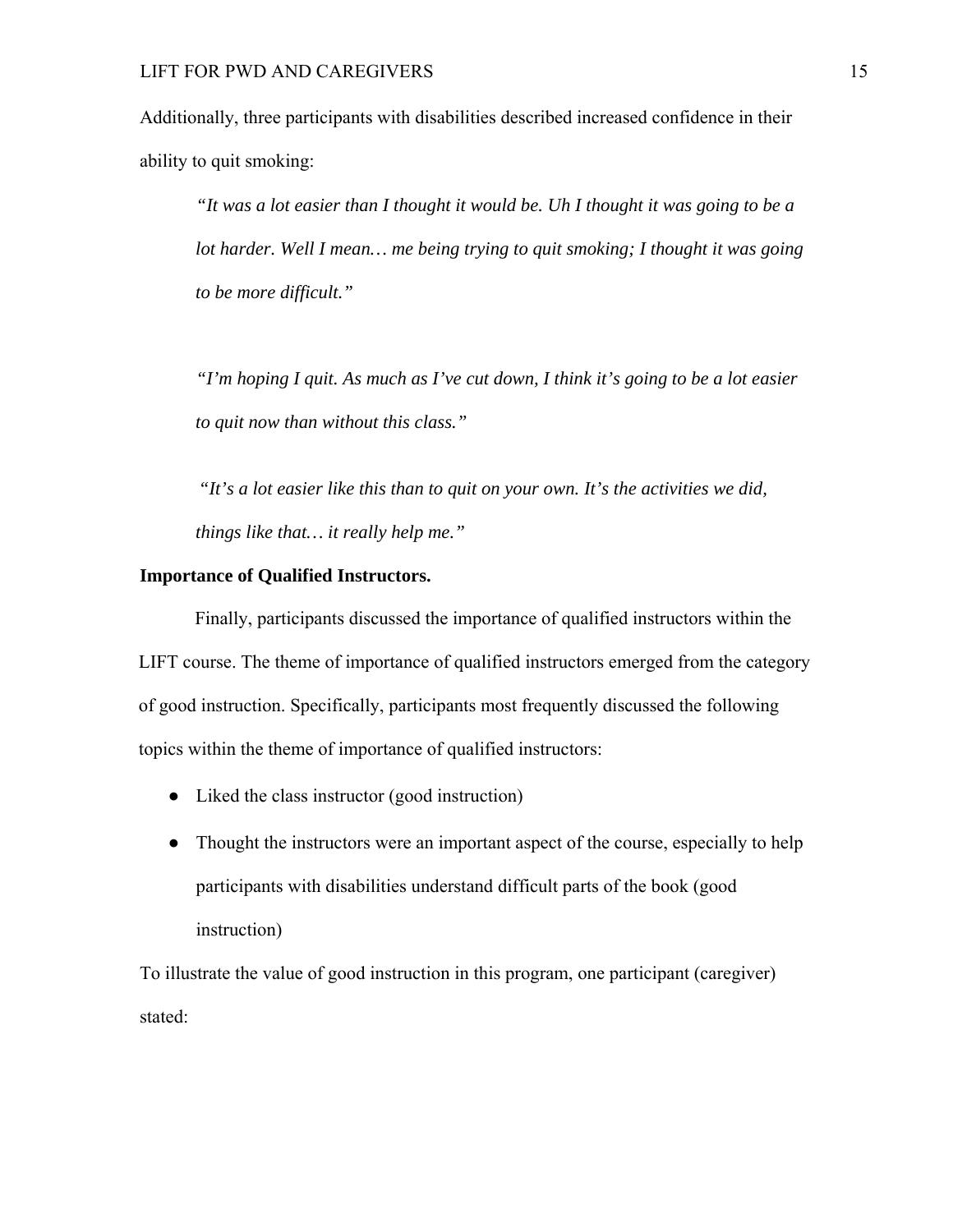*"I mean [the instructor] did a really good job of keeping it flowing. And I guess real. Like it's not like [the instructor] was up there preaching or anything so it was really nice. [The instructor] was understanding and genuine I guess."*

#### **Discussion**

To our knowledge, this is the first study to evaluate the subjective experiences of PWD and their caregivers participating together in a LIFT intervention for smoking cessation. By investigating these subjective experiences, the present study attempted to use qualitative inquiry methods to examine whether including PWD and their caregivers as dyads in the LIFT intervention was beneficial. Answering this question is critical given relationships between PWD and caregivers influence health behavior and health-related attitudes (De Schipper & Schuengel, 2010; Hewitt & Larson, 2007; Kneringer & Pager, 1999; Leser et al., 2018; Martin et al., 2011).

 We interviewed the same group of participants as reported in Havercamp and colleagues (2019) and found five overall themes related to their subjective experiences in the LIFT intervention: Course Content, Group Dynamic, Areas for Improvement, Outcomes of the Class, and Importance of Qualified Instructors. Participants valued the knowledge gained in the LIFT intervention in terms of knowledge and coping skills for smoking cessation (Course Content). Participants also described significant value in the group, and especially the support provided by the dyadic approach to smoking cessation (Group Dynamic). Importantly, participants also described that their self-efficacy to quit smoking increased as a result of the intervention and many participants reported that they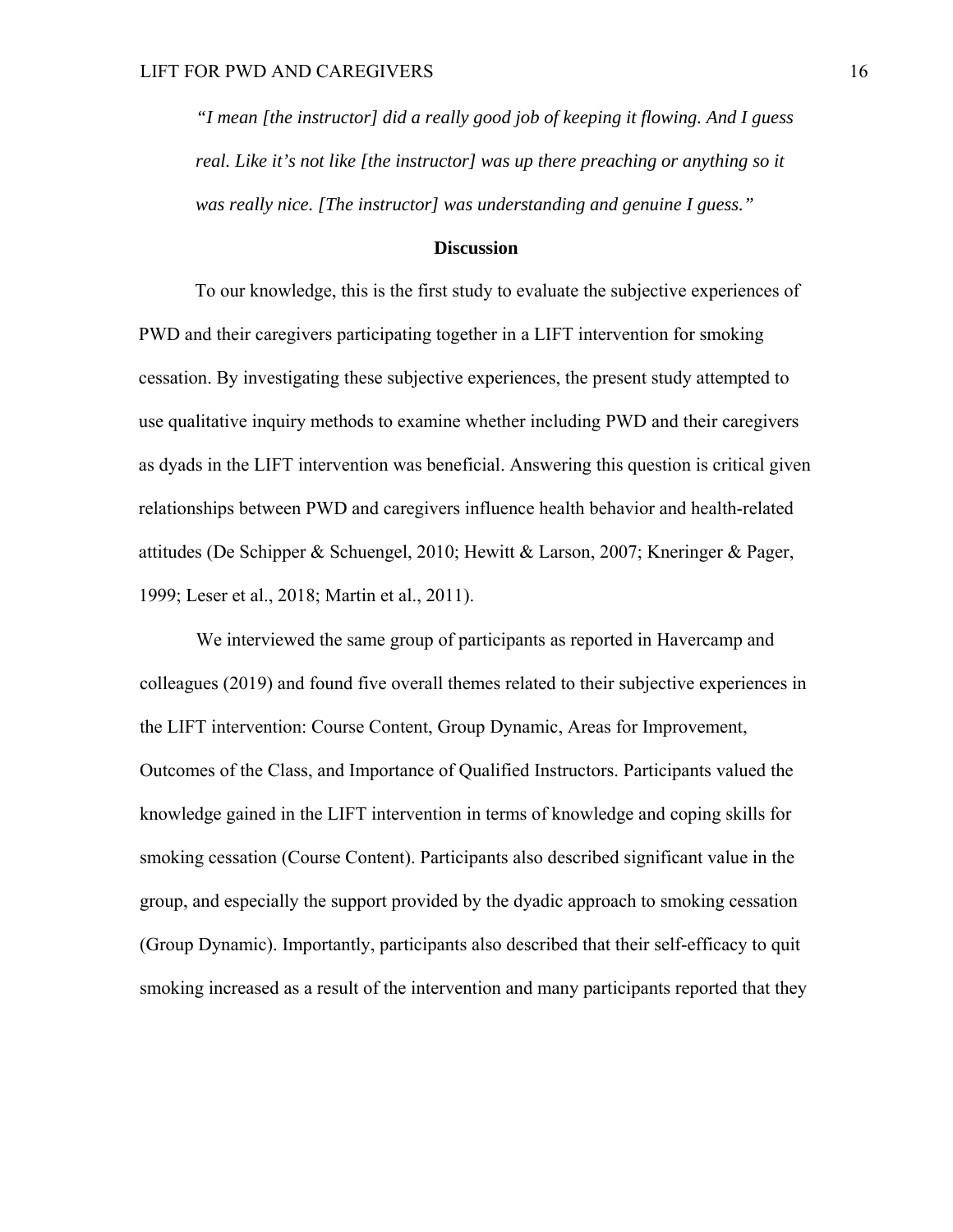had successfully reduced their smoking. These data complement other studies that highlight the value of including a dyadic approach in health promotion efforts.

Like McDonnell and colleagues (2016), our qualitative data revealed that the dyadic approach increased motivation to adhere to the smoking cessation intervention. More specifically, data gleaned from the Group Dynamic comments highlighted that the dyadic approach resulted in increased group support and increased accountability as it related to behavior change (i.e., smoking reduction). These findings are consistent with those of Dickerson and colleagues (2016) who found that the inclusion of peer mentors with people with severe mental illness in a smoking cessation intervention resulted in participants feeling more supported to achieve meaningful behavior change (i.e., smoking cessation). Given that LIFT was originally developed for people with disabilities, there were concerns that the inclusion of caregivers would render the intervention unacceptable for both populations. In contrast, not only was LIFT acceptable for both PWD and their caregivers, the dyadic approach was given high levels of satisfaction across both participant groups. These qualitative data take on new meaning when considered with effectiveness data from Havercamp and colleagues (2019) underlying notable smoking reduction and increased coping skills among both PWD and their caregivers participating together in LIFT. Taken together, our qualitative analysis revealed that the Group Dynamic, the dyadic approach, strengthened the class structure of the intervention and accountability across and between participant dyads, supporting meaningful and lasting smoking reduction and increased coping skills to manage nicotine withdrawal (Havercamp et al., 2019). Future research should continue to explore inclusive health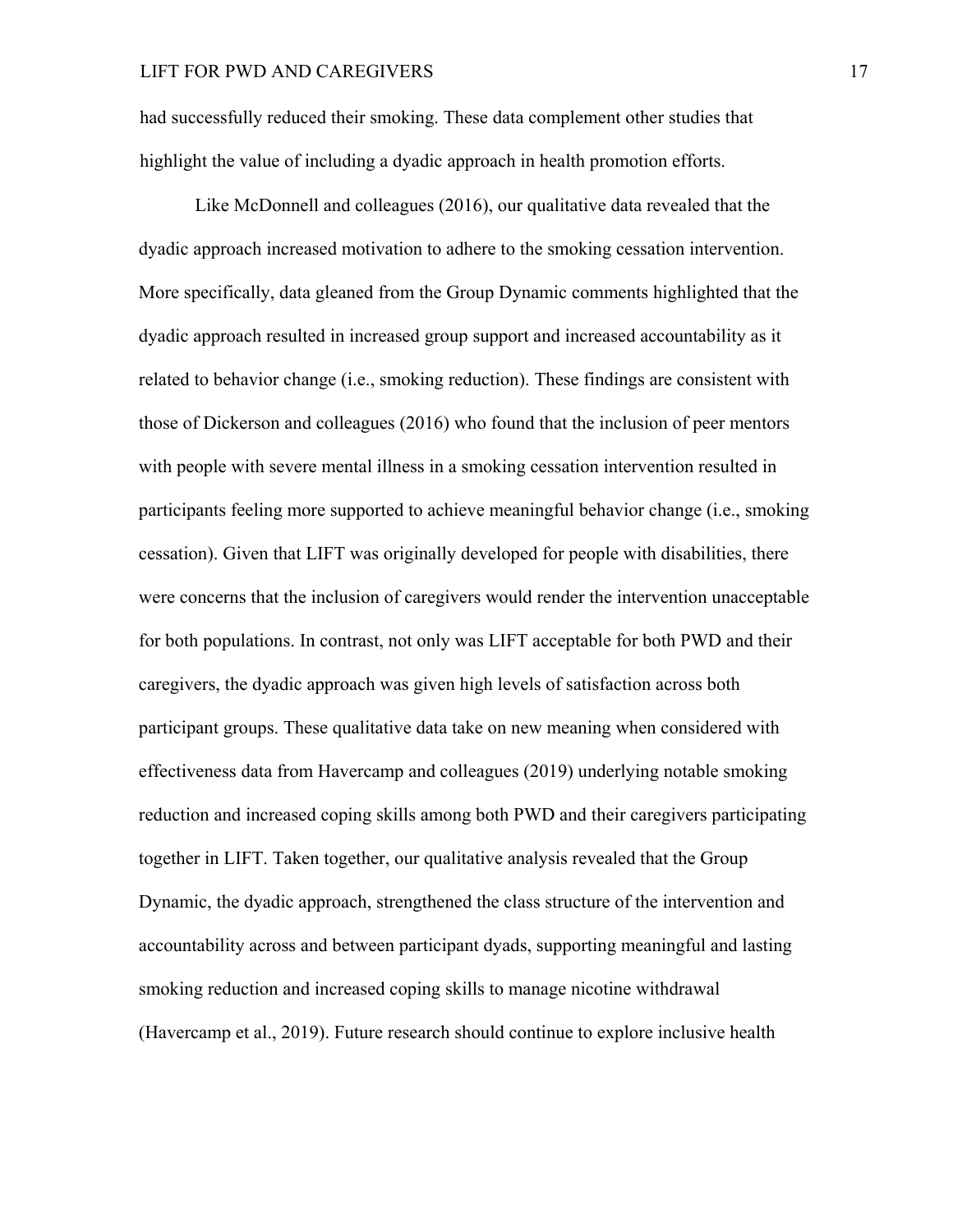promotion efforts as a novel way to target healthy behavior change among PWD and their caregivers.

In addition to the successes of the present study, several lessons were learned from the qualitative analysis (Areas for Improvement): a) adjust expectations from tobacco cessation to tobacco reduction, for some participants, reduction might be a necessary first step (e.g., consider Stages of Behavior Change); b) use technology to facilitate class participation for those whose limitations interfere with class participation; c) modify class structure to minimize redundancy without sacrificing the opportunity to practice and master new skills; and d) improve the cognitive accessibility of the LIFT participant materials. Future research is needed to evaluate the impact of these recommended changes on the effectiveness, acceptability, and satisfaction with LIFT among PWD and their caregivers.

There were limitations to the present study and therefore results should be interpreted with caution. First, though the protocol for conducting and analyzing the interviews was as rigorous as possible, qualitative analyses are still subjective in nature. This limitation was reduced through achieving consensus of the ratings among three researchers who independently reviewed the transcripts. A second limitation is that while our sample was comprised of people with a wide range of disability types and functioning levels, it lacked racial and ethnic diversity. More research is needed to understand the degree to which person-level characteristics such as race, ethnicity, and the nature of the disability impact the effectiveness and response to the LIFT program.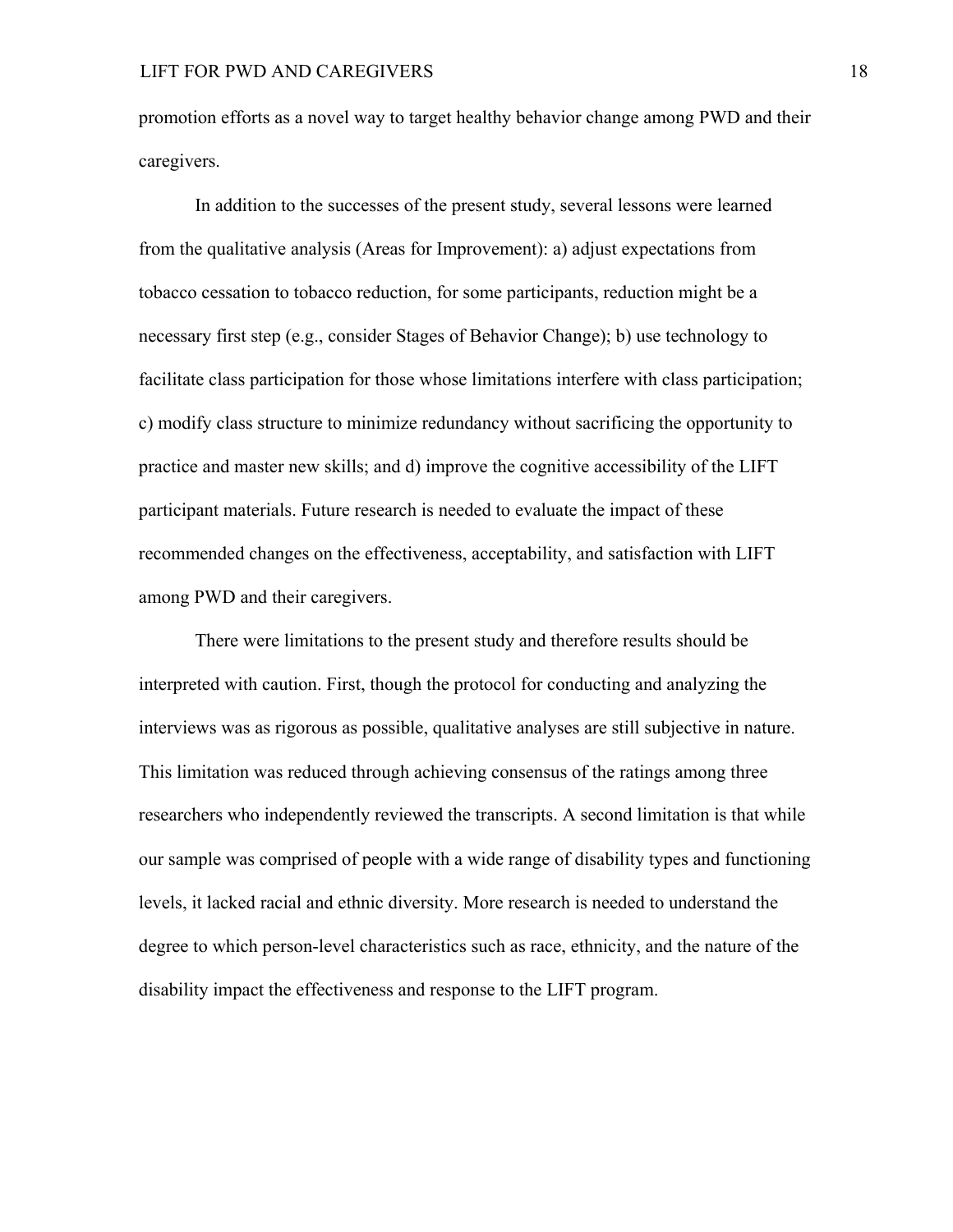The present study builds on research on the relationships between PWD and their caregivers (De Schipper & Schuengel, 2010; Hewitt & Larson, 2007), highlighting that when participating together in health promotion activities, meaningful gains in satisfaction among participant groups can be achieved. Given that some PWD rely on caregivers to support independent, self-determined living, more needs to be done to better understand how these relationships can be leveraged to support gains in health in both populations. Here, we present an innovative approach of offering LIFT to PWD and their caregivers, resulting in high levels of satisfaction in both groups, gains in knowledge of coping skills used to support smoking cessation, and increased self-efficacy to reduce smoking. These data are particularly novel given PWD are largely absent from health research, particularly qualitative health research (Banas, Magasi, The, & Victorson, 2019). Importantly, our qualitative analysis revealed a significant component underlying success with LIFT was the dyadic approach. Inclusive health promotion interventions, such as the LIFT dyadic approach, may be an effective way to improve the health of both PWD and their caregivers.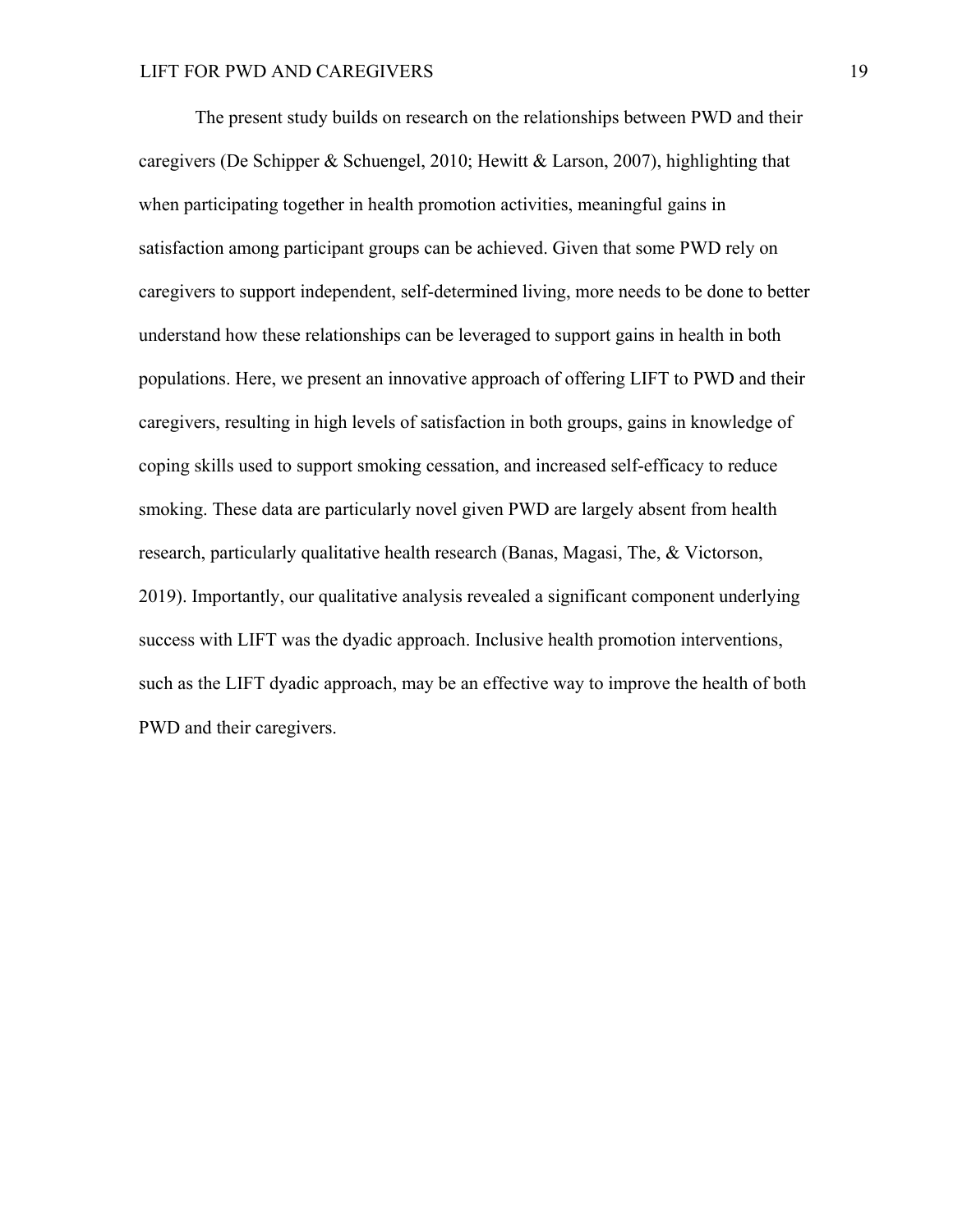#### References

- Banas, J.R., Magasi, S., The, K., & Victorson, D.E. (2019). Recruiting and retaining people with disabilities for qualitative health research: Challenges and solutions. *Qualitative Health Research*, 1-9. doi: 10.1177/1049732319833361
- Bandura, A. (1998). Health promotion from the perspective of social cognitive theory. *Psychology & Health, 13*, 623-649. doi.org/10.1080/08870449808407422
- Barnhart, W.R., Havercamp, S.M., Lorenz, A., & Yang, E.A. (2019). Better together: A pilot study on *Cooking Matters* for adults with developmental disabilities and direct support professionals. *Nutrition and Metabolic Insights, 12*, 1-7. doi: 10.1177/1178638819840036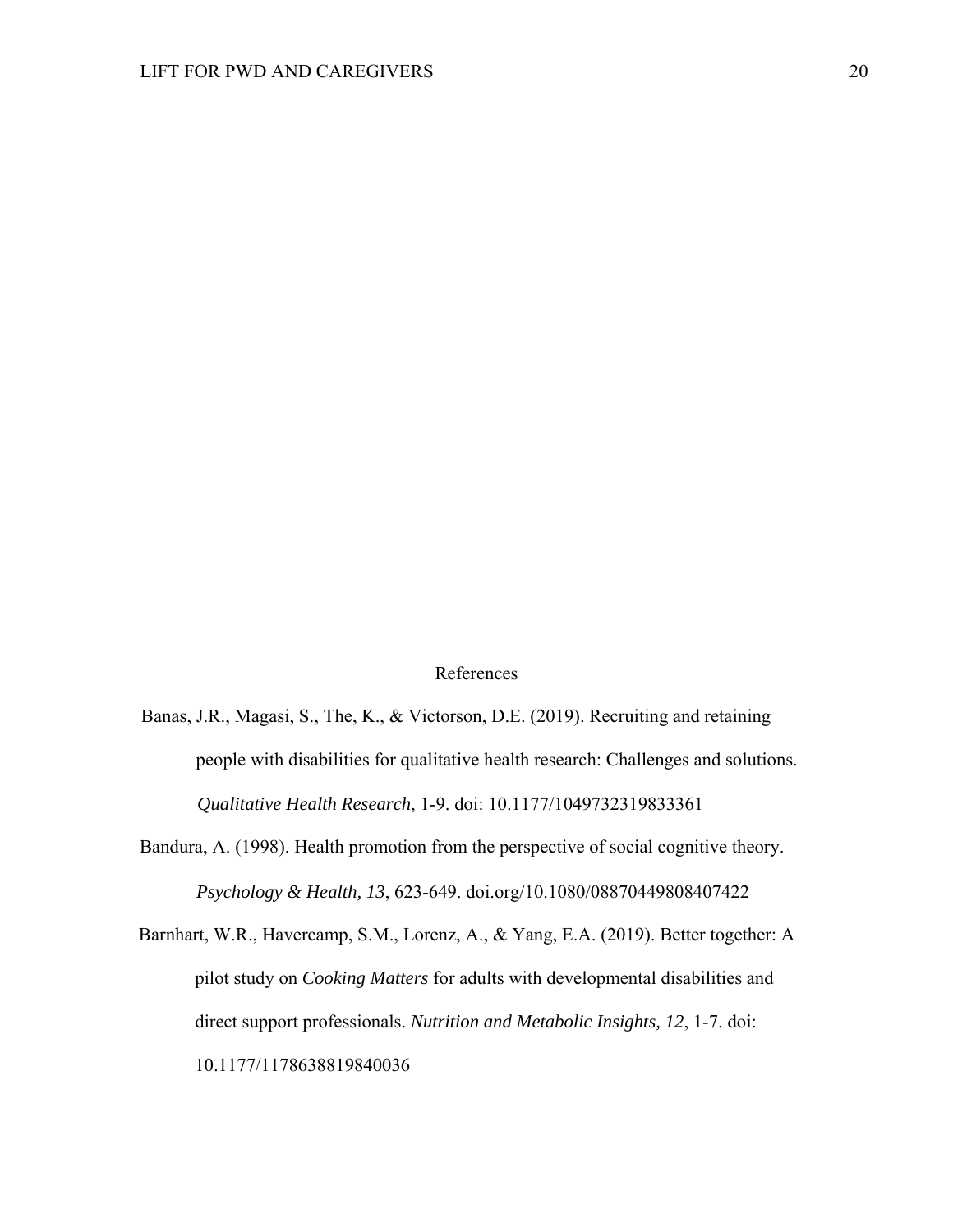- Brandon, T.H., Tiffany, S.T., Obremski, K.M., & Baker, T.B. (1990). Postcessation cigarette use: The process of relapse. *Addictive Behaviors, 15*(2), 105-114. doi:10.1016/0306-4603(90)90013-N.
- Carpenter, M.J., Hughes, J.R., Solomon, L.J., & Callas, P.W. (2004). Both smoking reduction with nicotine replacement therapy and motivational advice increase future cessation among smokers unmotivated to quit. *Journal of Consulting and Clinical Psychology, 72*(3), 371-381. doi:10.1037/0022-006X.72.3.371.
- Centers for Disease Control and Prevention. (2018). *Economic Trends in Tobacco*. [Data file]. Retrieved from https://www.cdc.gov/tobacco/data\_statistics/fact\_sheets/economics/econ\_facts/ind

ex.htm.

- Courtney-Long, E., Stevens, A., Caraballo, R., Ramon, I., & Armour, B.S. (2014). Disparities in current cigarette smoking prevalence by type of disability, 20092011. *Public Health Reports, 129*, 252-260.
- De Schipper, J.C. & Schuengel, C. (2010). Attachment behaviour towards support staff in young people with intellectual disabilities: Associations with challenging behaviour. *Journal of Intellectual Disability Research, 54*(7), 584-596. doi:10.1111/j.1365-2788.2010.01288.x.

Dickerson, F.B, Savage, C.L.G., Schweinfurth, L.A.B., Medoff, D.R., Goldberg, R.W., Bennett, M., . . . DiClemente, C. (2016). The use of peer mentors to enhance a smoking cessation intervention for persons with serious mental illness. *Psychiatric Rehabilitation Journal, 39*(1), 5-13. doi: 10.1037/prj0000161.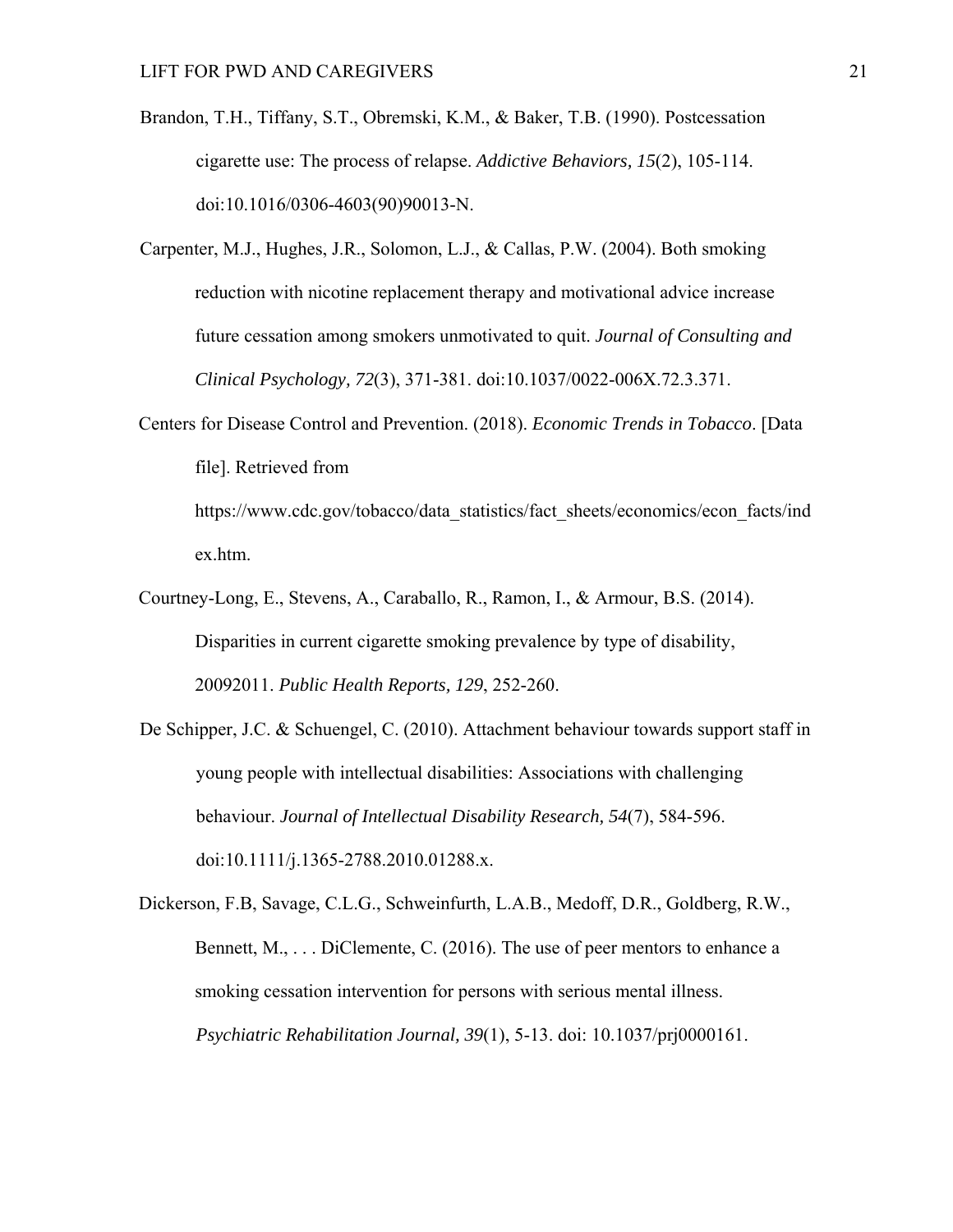- Draheim, C.C., Williams, D.P., & McCubbin, J.A. (2002). Prevalence of physical inactivity and recommended physical activity in community-based adults with mental retardation. *Mental Retardation, 40*, 436-444. doi:10.1352/0047- 6765(2002)040<0436.
- Gallant, M.P. & Connell, C.M. (1997). Predictors of decreased self-care among spouse caregivers of older adults with dementing illnesses. *Journal of Aging and Health, 9*, 373–395. doi:10.1177/089826439700900306.
- Glaser B. & Strauss, A. (1967). *The discovery of grounded theory: Strategies for qualitative research*. Chicago, IL: Aldine.
- Glaser, B. (1992). *Emergence v. forcing: Basics of grounded theory analysis*. Mill Valley, CA: Sociology Press.
- Havercamp, S.M., Barnhart, W.R., Ellsworth, D., Coleman, E., Lorenz, A., Whalen Smith, C.N., & Riddle, I.K. (2019). Evidence for the fiedity and effectiveness of *Living Independent From Tobacco* for people with disabilities and their caregivers. *Tobacco Use Insights, 12*, 1-5. doi: 10.1177/1179173X18825075
- Hewitt, A. & Larson, S. (2007). The direct support workforce in community supports to individuals with developmental disabilities: Issues, implications, and promising practices. *Mental Retardation and Developmental Disabilities Research Reviews, 13*(2), 178-187. doi:10.1002/mrdd.20151
- Hughes, J.R. & Carpenter, M.J. (2006). Does smoking reduction increase future cessation and decrease disease risk? A qualitative review. *Nicotine & Tobacco Research, 8*(6), 739-749. doi:10.1080/14622200600789726.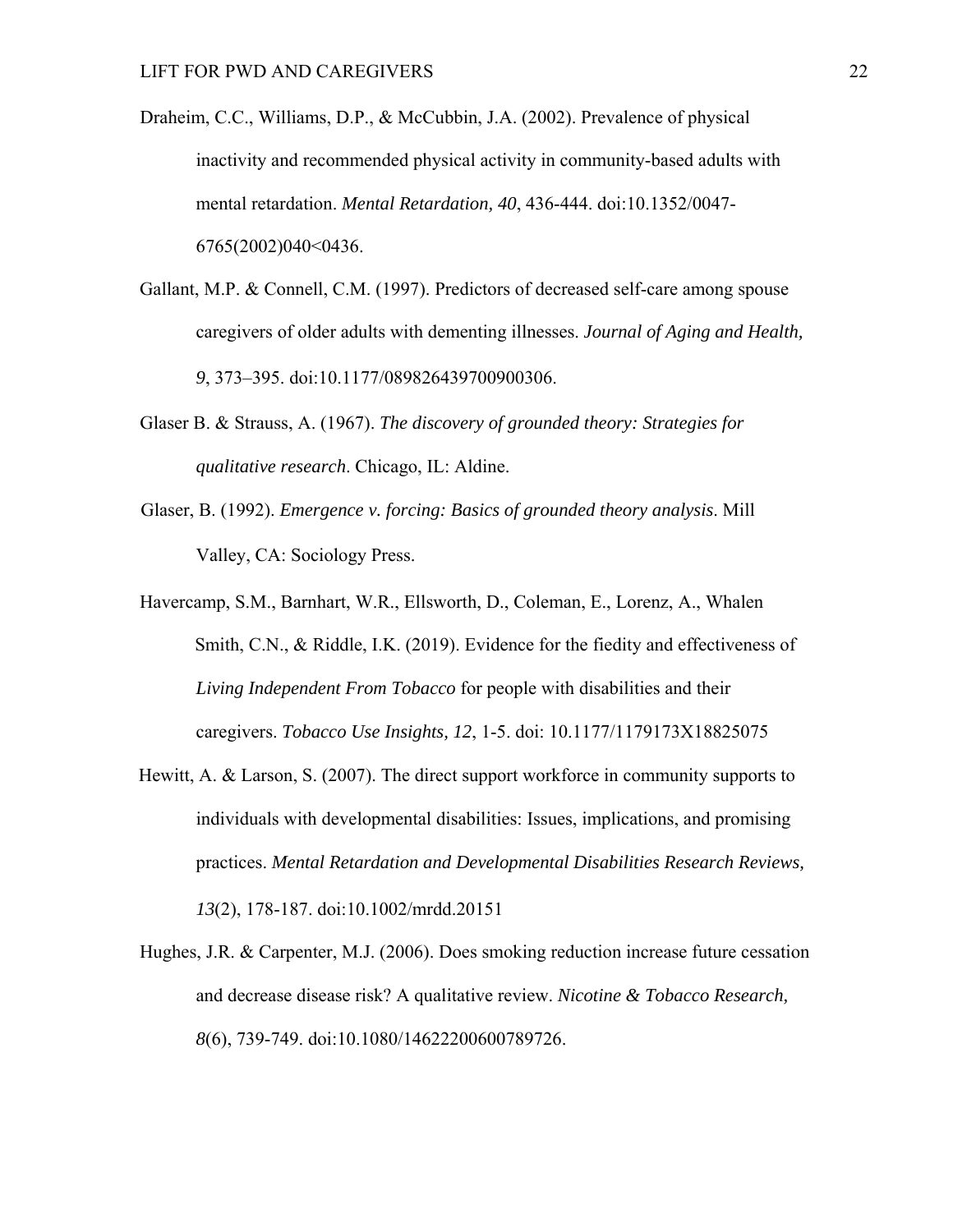- Jha, P., Ramasundarahettige, C., Landsman, V., Rostron, B., Thun, M., Anderson, R.N., . . . Peto, R. (2013). 21st-century hazards of smoking and benefits of cessation in the United States. *The New England Journal of Medicine, 368*, 341-350. doi: 10.1056/NEJMsa1211128
- Kneringer, M.J. & Page, T.J. (1999). Improving staff nutritional practices in communitybased group homes: Evaluation, training, and management. *Journal of Applied Behavior Analysis, 32*(2), 221-224. doi:10.1901/jaba.1999.32-221.
- Krahn, G.L., Walker, D.K., & Correa-De-Araujo, R. (2015). Persons with disabilities as an unrecognized health disparity population. *American Journal of Public Health, 105* (S2). doi: 10.2105/AJPH.2014.302182
- Leser, K.A., Pirie, P.L., Ferketich, A.K., Havercamp, S.M., Wewers, M.E. (2018). Smoking behaviors of adults with developmental disabilities and their direct support professional providers. *Disability and Health Journal, 11*(3), 461-465. doi.org/10.1016/j.dhjo.2016.01.007.
- Martin, E., McKenzie, K., Newman, E., Bowden, K., & Morris, P.G. (2011). Care staff intentions to support adults with an intellectual disability to engage in physical activity: An application of the theory of planned behaviour. *Research in Developmental Disabilities, 32*(6), 2535-2541. doi:10.1016/j.ridd.2011.07.006.
- McDonnell, K.K., Hollen, P.J., Heath, J., & Andrews, J.O. (2016). Recruiting family dyads facing thoracic cancer surgery: Challenges and lessons learned from a smoking cessation intervention. *European Journal of Oncology Nursing, 20*, 199- 206. doi: 10.1016/j.ejon.2015.08.006.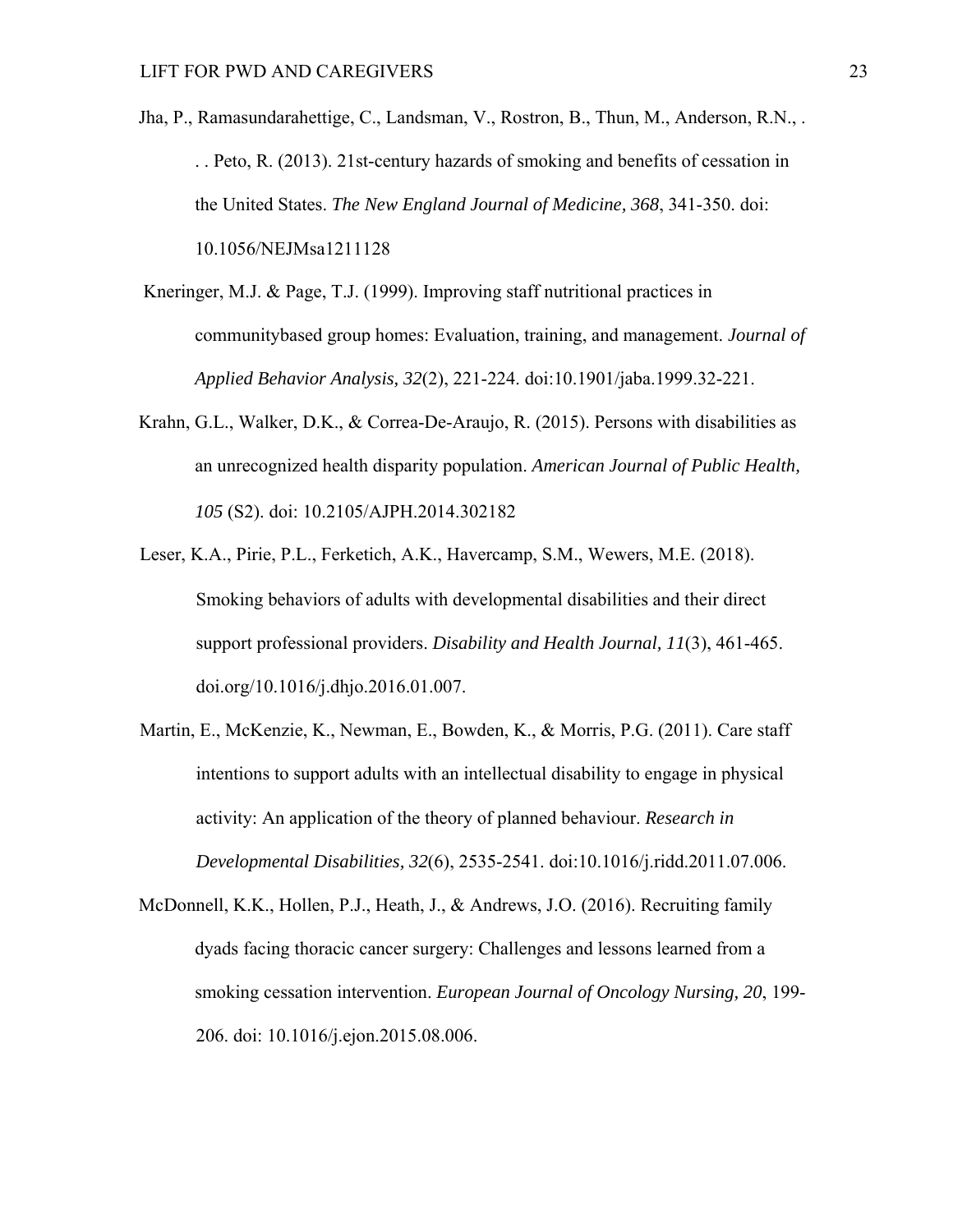- Moore, D., Aveyard, P., Connock, M., Wang, D., Fry-Smith, A., & Barton, P. (2009). Effectiveness and safety of nicotine replacement therapy assisted reduction to stop smoking: Systematic review and meta-analysis. *BMJ: British Medical Journal, 338*, b1024. doi:10.1136/bmj.b1024
- Motschman, C.A., Germeroth, L,J,, & Tiffany, S.T. (2018). Momentary changes in craving predict smoking lapse behavior: A laboratory study. *Psychopharmacology, 235*(7), 2001-2012. doi:10.1007/s00213-018-4898-4.
- Perera, B.D. & Standen, P.J. (2014). Exploring coping strategies of carers looking after people with intellectual disabilities and dementia. *Advances in Mental Health and Intellectual Disabilities, 8*, 292–301. doi:10.1108/AMHID-05-2013-0034.
- Pomeranz, J.L., Mooorhouse, M.D., King, J., Barnett, T.E., Young, M.E., Simmons, V., .. . Stetten, N. (2014). Creating a tobacco cessation program for people with disabilities: A community based participatory research approach. *Journal of Addiction Research and Therapy, 5*(4). 1000204 doi:10.4172/2155-6105.1000204
- Robertson, J., Emerson, E., Gregory, N., Hatton, C., Turner, S., Kessissoglou, S., & Hallam, A. (2000). Lifestyle related risk factors for poor health in residential settings for people with intellectual disabilities. *Research in Developmental Disabilities, 21*, 469–486. doi:10.1016/S0891-4222(00)00053-6.
- Shiffman, S., Paty, J.A., Gnys, M., Kassel, J.A., & Hickcox, M. (1996). First lapses to smoking: Within-subjects analysis of real-time reports. *Journal of Consulting and Clinical Psychology, 64*(2), 366-379. doi:10.1037/0022-006X.64.2.366.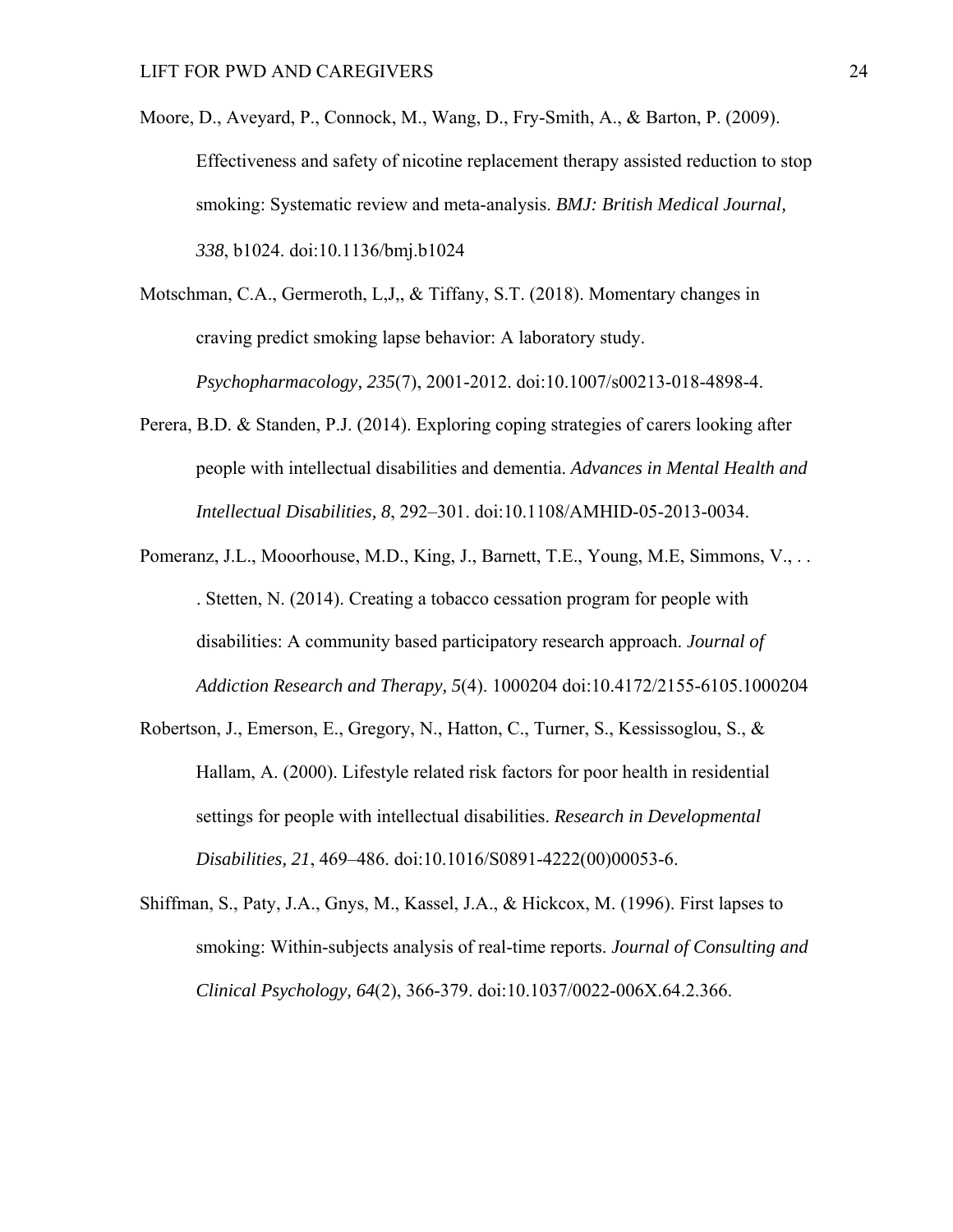- U.S. Department of Health and Human Services. (2014). *The Health Consequences of Smoking: 50 Years of Progress. A Report of the Surgeon General*. Retrieved from https://www.surgeongeneral.gov/library/reports/50-years-of-progress/full report.pdf
- Vidrine, J.I., Cofta-Woerpel, L., Daza, P., Wright, K.L., & Wetter, D.W. (2010). Smoking cessation 2: Behavioral treatments. Behavioral Medicine, 32, 99-109. doi:10.3200/BMED.32.3.99-109.

World Health Organization. (2019). Retrieved from

https://www.who.int/topics/disabilities/en/.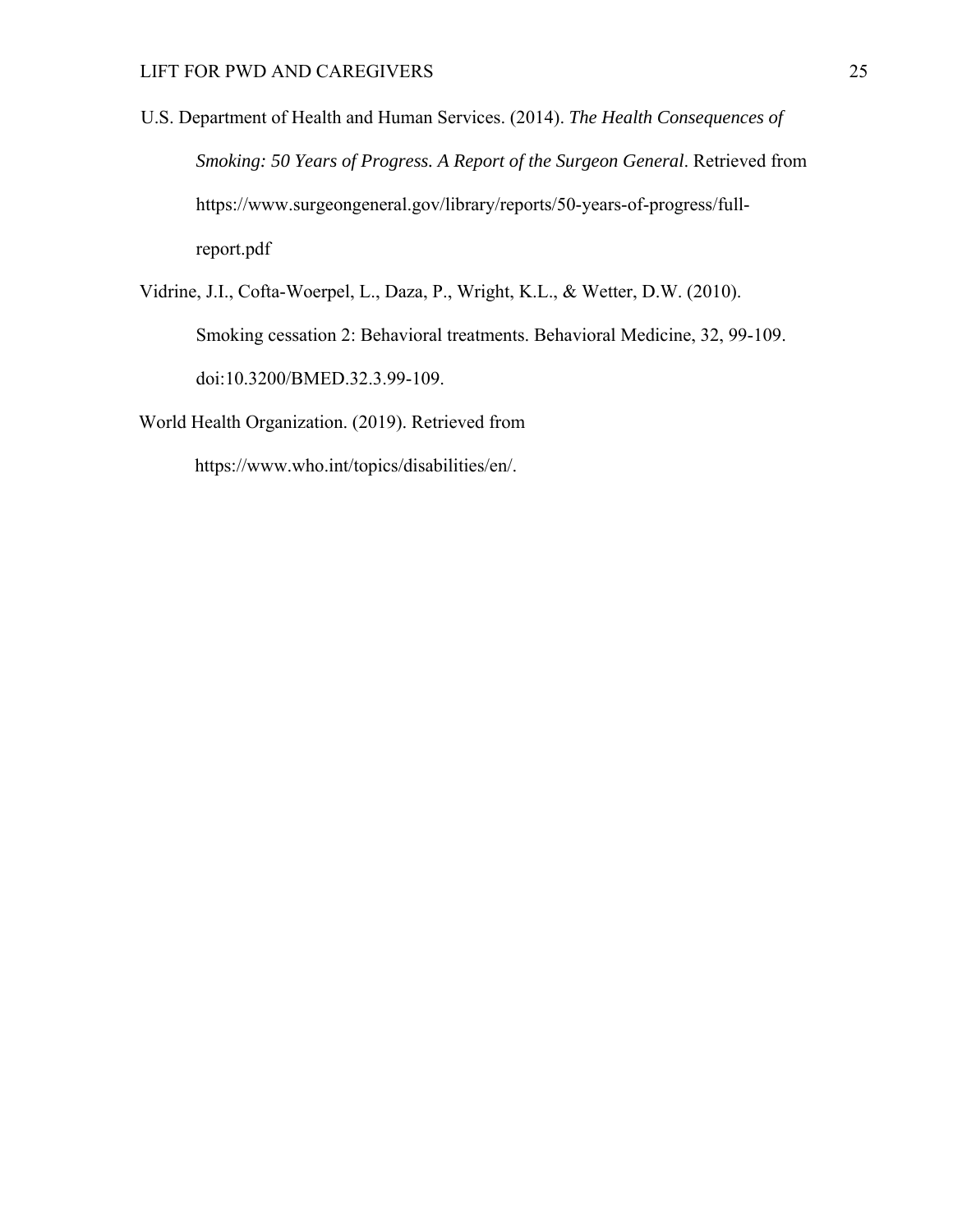| <b>Dyad</b>    | <b>People with Disabilities</b>                |       |            |              |                                 |     | <b>Caregivers</b> |              |                                 |  |
|----------------|------------------------------------------------|-------|------------|--------------|---------------------------------|-----|-------------------|--------------|---------------------------------|--|
|                | <b>Disability</b><br><b>Type</b>               | Age   | <b>Sex</b> | Race         | <b>Education</b>                | Age | <b>Sex</b>        | Race         | <b>Education</b>                |  |
| 1              | Intellectual                                   | 57    | Male       | White        | Some high<br>school             | 62  | Male              | White        | College<br>graduate             |  |
| $\overline{2}$ | Cerebral<br>Palsy                              | 25    | Female     | White        | High school<br>graduate         | 58  | Female            | <b>Black</b> | College<br>graduate             |  |
| 3              | Seizures                                       | 38    | Male       | White        | College/<br>technical<br>school | 58  | Male              | White        | High<br>school<br>graduate      |  |
| $\overline{4}$ | Intellectual,<br>speech,<br>seizures,<br>other | 48    | Male       | White        | High school<br>graduate         | 78  | Male              | White        | College<br>graduate             |  |
| 5              | Hearing,<br>seizures                           | 64    | Male       | White        | High school<br>graduate         | 39  | Female            | White        | College<br>graduate             |  |
| 6              | Intellectual,<br>cerebral<br>palsy             | $57*$ | Male       | <b>Black</b> | High school<br>graduate         | 59  | Male              | White        | College<br>graduate             |  |
| 7              | Intellectual                                   | $33*$ | Male       | White        | High school<br>graduate         | 23  | Male              | White        | College/<br>technical<br>school |  |

**Table 1: Participant Demographics** 

**\***Individual did not complete the intervention